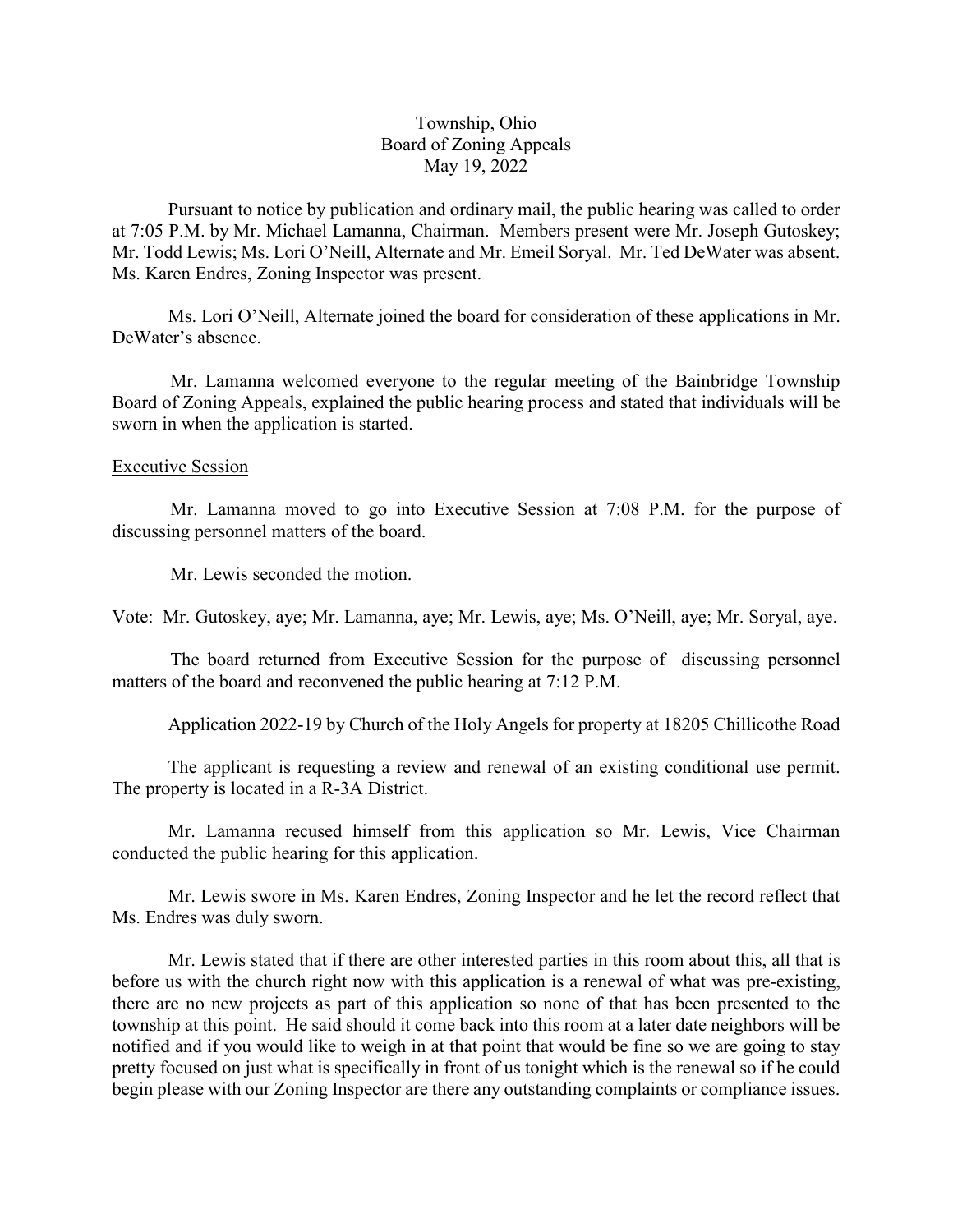Ms. Karen Endres, Zoning Inspector testified that there are no issues.

Mr. Lewis said thank you.

Fr. Max Cole was present to represent this application.

Mr. Lewis swore in Fr. Max Cole and he let the record reflect that Fr. Cole was duly sworn.

Mr. Lewis asked if there are any questions from the board on this to our applicant.

Mr. Gutoskey asked if there is anyone in the audience who would like to comment on this.

Mr. Paul Rautenberg said he would.

Mr. Lewis swore in Mr. Paul Rautenberg and he let the record reflect that Mr. Rautenberg was duly sworn.

Mr. Paul Rautenberg testified that he goes by Matt but he lives at 8610 Taylor May Road, toward the lot immediately adjacent to the east of the church driveway off of Taylor May. He said he loves having the church as a neighbor, it is a wonderful thing, all considered. He said he has three areas of questions or concerns so he just wanted to understand what the current situation is going to be. He said number one is that the fence that was originally agreed to be put in place when the original agreement was made some 20 odd years ago, it is a 20 year old fence that is not the best of situation. He said he heard that the church is planning on replacing it but he doesn't know that officially and he would like to know that officially.

Fr. Cole testified that officially it is going to be replaced, he signed a contract probably about four weeks ago and they are getting the materials and will install the fence. He said he thinks that they have already copied Ms. Endres about where the fence needs to be located.

Mr. Rautenberg said okay, so all of that will be replaced.

Ms. Karen Endres, Zoning Inspector testified that she issued the permit for the fence.

Mr. Rautenberg said great, that was his biggest concern. He said the second one is probably more of his concern but the weeds on the east side of that driveway are getting very high and in fact at the front of the property where it abuts his property it has become a hazard to turn onto Taylor May, our lawn guy actually took care of it yesterday.

Fr. Cole said he already talked to him today to take care of it.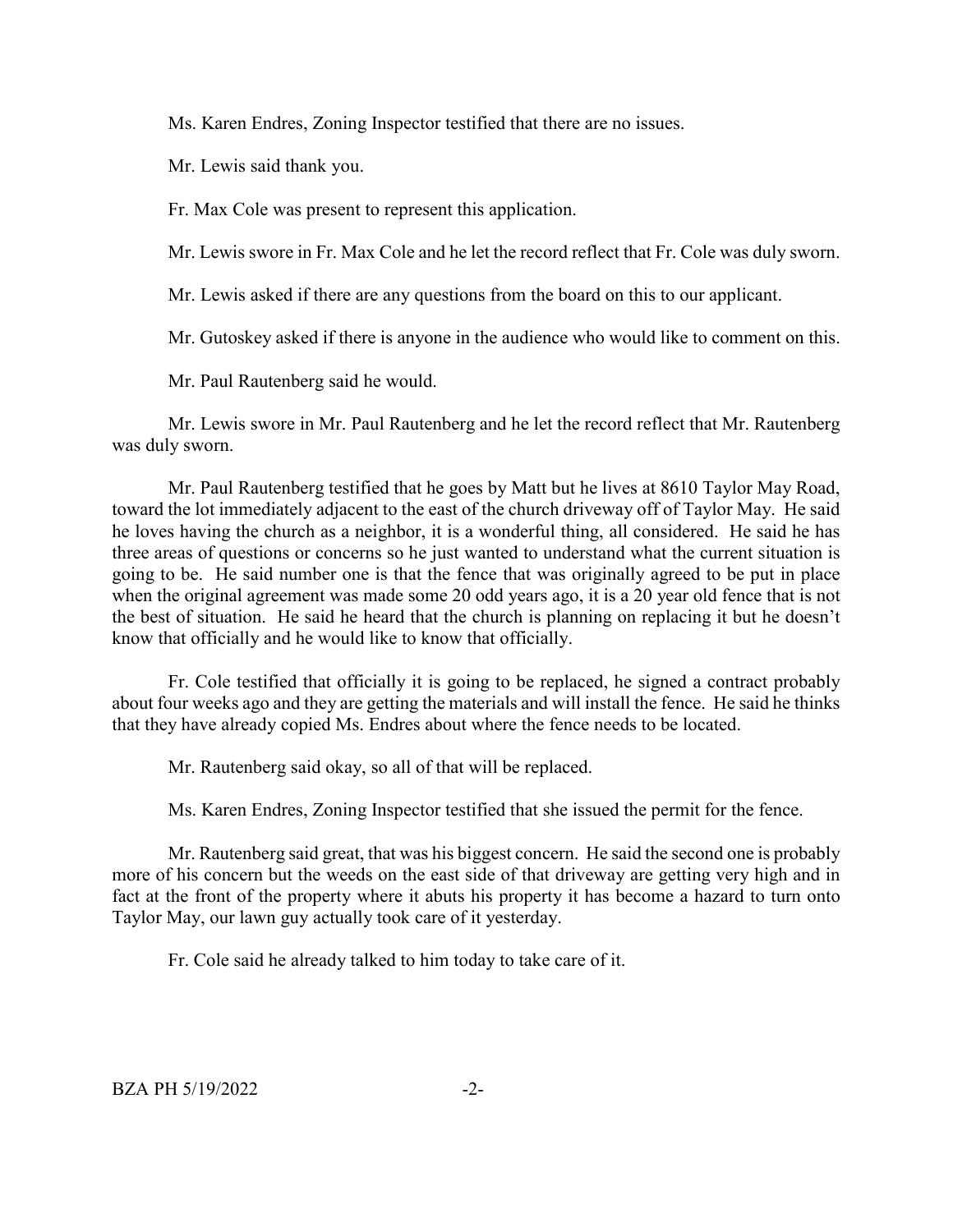Mr. Rautenberg said it looks very different on the east side than it does on the west side on that driveway. He said the third question and this is probably more of a historical reference when he read the meeting minutes back from 20 odd years ago there was a number of discussions about a lighting plan and some 6' lighting and that was going to then be discussed later and he never found anything else about it so he just wanted to know if there is any plan changes in the lighting that are going to be discussed as part of this renewal as opposed to a different project.

Mr. Lewis said he thinks he can answer that, there is nothing before the board with a submitted new lighting plan or fixtures by the applicant so the procedure on that would be should they desire to make a change they would bring their plan and their specs to our zoning inspector for preliminary review. He said if it conforms to township code it would get an administrative approval, if it needed additional consideration it would end up in this room but either way between the board of zoning appeals looking for everybody's best interest and our zoning code as a benchmark that we look as standard and all of the parties are represented.

Mr. Gutoskey asked are you asking because you are looking to see if they are going to put lighting in or the lighting that is there is too bright.

Mr. Rautenberg said they are honestly not a huge fan of the existing huge street light at the front of the place there but he also considers that that is there and they are probably not going to change it.

Mr. Gutoskey asked if there is any lighting going up the driveway now.

Mr. Rautenberg said no, there is none.

Mr. Gutoskey said your concern is adding more lights.

Mr. Rautenberg said right except that the discussion from 20 years ago indicated there was something about lights at 6' high that were going to be along the roadway and we prefer not to see anymore lights. He said he thinks the fence will actually go a long way to helping things, the existing fence is a board on board fence but it is not well made so there are huge gaps in the boards so there have been cars driving southbound in the evening and it shines right into our bedroom so he thinks a well made board on board fence or just even a side by side fence will go a long way.

Mr. Soryal asked if the fence is the same kind or is it different.

Fr. Cole said he doesn't remember specifically.

Mr. Soryal asked if it is the same height.

Fr. Cole said yes, 6'.

#### $BZA PH 5/19/2022$   $-3-$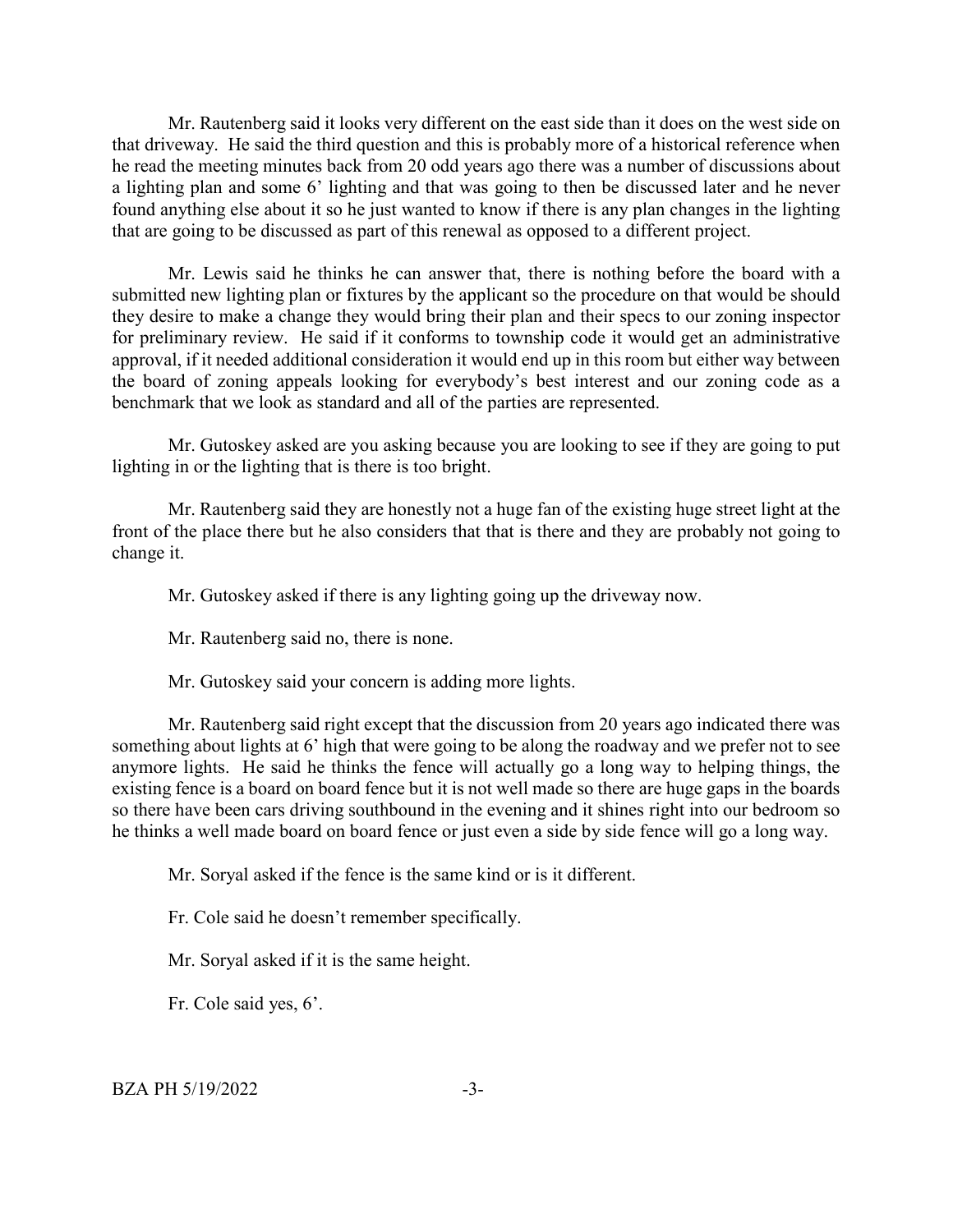Mr. Rautenberg said again, if it is well made and the same footprint he thinks that goes a long way to remediating most of their concerns.

Mr. Lewis asked if there were any other comments out there or anything from the board on the recent conversations from this gentleman.

Since there was no further testimony, this application was concluded.

### Motion BZA 2022-19 – 18205 Chillicothe Road (Holy Angels Church)

Mr. Lewis moved to renew the Holy Angels conditional use permit for a period of five years commencing on the date the board's decision becomes final.

With the following findings of fact:

- 1. There has been no changes since the original approval of this application.
- 2. There are no outstanding issues or non-compliances.
- 3. The board did have some comments from the public with regards to the fence being replaced, a little bit more care on the groundskeeping at the entrance and at this particular juncture there is no lighting plan updates or revisions on the agenda or submitted by the applicant.
- 4. All of the previously established conditions and restrictions and features on the property will carry forward into this renewal.

Mr. Soryal seconded the motion.

Vote: Mr. Gutoskey, aye; Mr. Lewis, aye; Ms. O'Neill, aye; Mr. Soryal, aye.

Mr. Lamanna, Chairman returned to the meeting to conduct the rest of the public hearing.

Application 2022-20 by Constance Hecker for property at 16615 Wren Road and 8300 – 8326 East Washington Street

The applicant is requesting a review and renewal of an existing conditional use permit. The property is located in a CB District.

Ms. Lisa Biondolillo was present to represent this application.

Mr. Lamanna swore in Ms. Lisa Biondolillo and he let the record reflect that Ms. Biondolillo was duly sworn.

Mr. Lamanna asked Ms. Biondolillo if she is the authorized representative of the owner.

Ms. Biondolillo testified by saying yes.

BZA PH 5/19/2022 -4-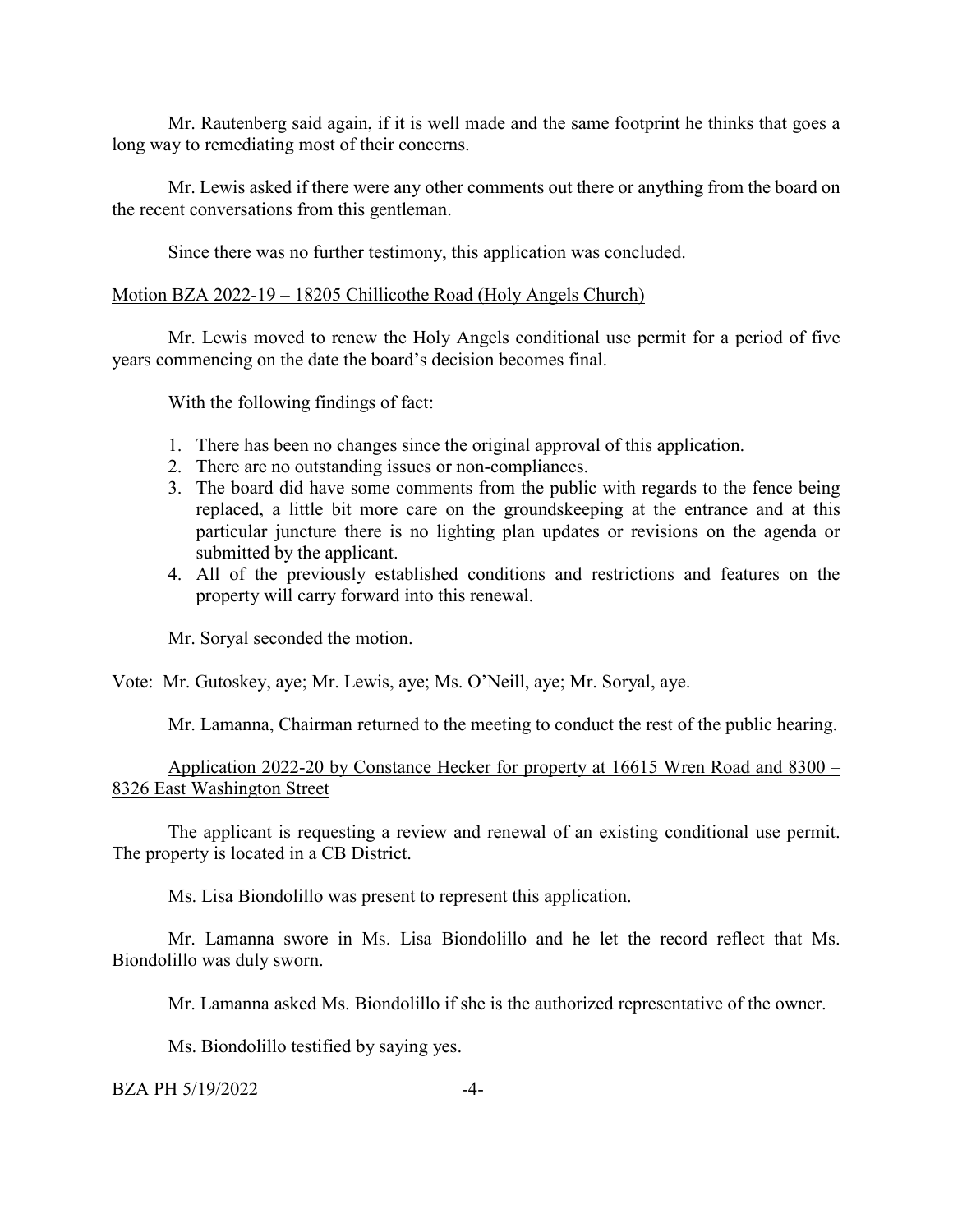Mr. Lewis asked if the board has the authorization letter from the property owner.

Ms. Karen Endres, Zoning Inspector testified that Ms. Hecker is going to conference in also, she is out of state.

Mr. Lewis said we are probably going to have to verify that because we don't have anything in writing so what we may want you to do at that point is to get Ms. Hecker on the phone, put it on speaker and set it up by our microphone and then our chair can go ahead and procedurally enter her into the meeting and get authority for your involvement.

Ms. Biondolillo said she will call Ms. Hecker right now.

Mr. Lewis said thank you.

Ms. Endres said she can vouch too that Ms. Biondolillo has been the property manager for a lot of years and she has represented Ms. Hecker before.

Ms. Constance Hecker was present via telephone.

Mr. Lamanna asked Ms. Hecker if she can hear the board.

Ms. Hecker said yes she can.

Mr. Lamanna identified himself and asked Ms. Hecker to verify for the record that Ms. Lisa Biondolillo is here acting as her authorized agent.

Ms. Hecker said yes she is.

Mr. Lamanna told Ms. Hecker that she can listen in if we need her to add anything we will go ahead and do that.

Ms. Hecker said okay, thank you.

Mr. Lamanna asked Ms. Endres where we are on compliance on this.

Ms. Endres said since she drafted the staff letter she has been in communication with the tenants with their signs and they are in the process of cooperating to get the signs in compliance with zoning and with Alter'd Core she is working with the property owner and she has indicated that she will cooperate and put a banding around the base of the sign as required by the zoning resolution and actually we have an application on the desk right now that needs to be processed for the Hungry Bee and we can approve what they asked for administratively, that is for the wall sign.

 $BZA PH 5/19/2022$   $-5-$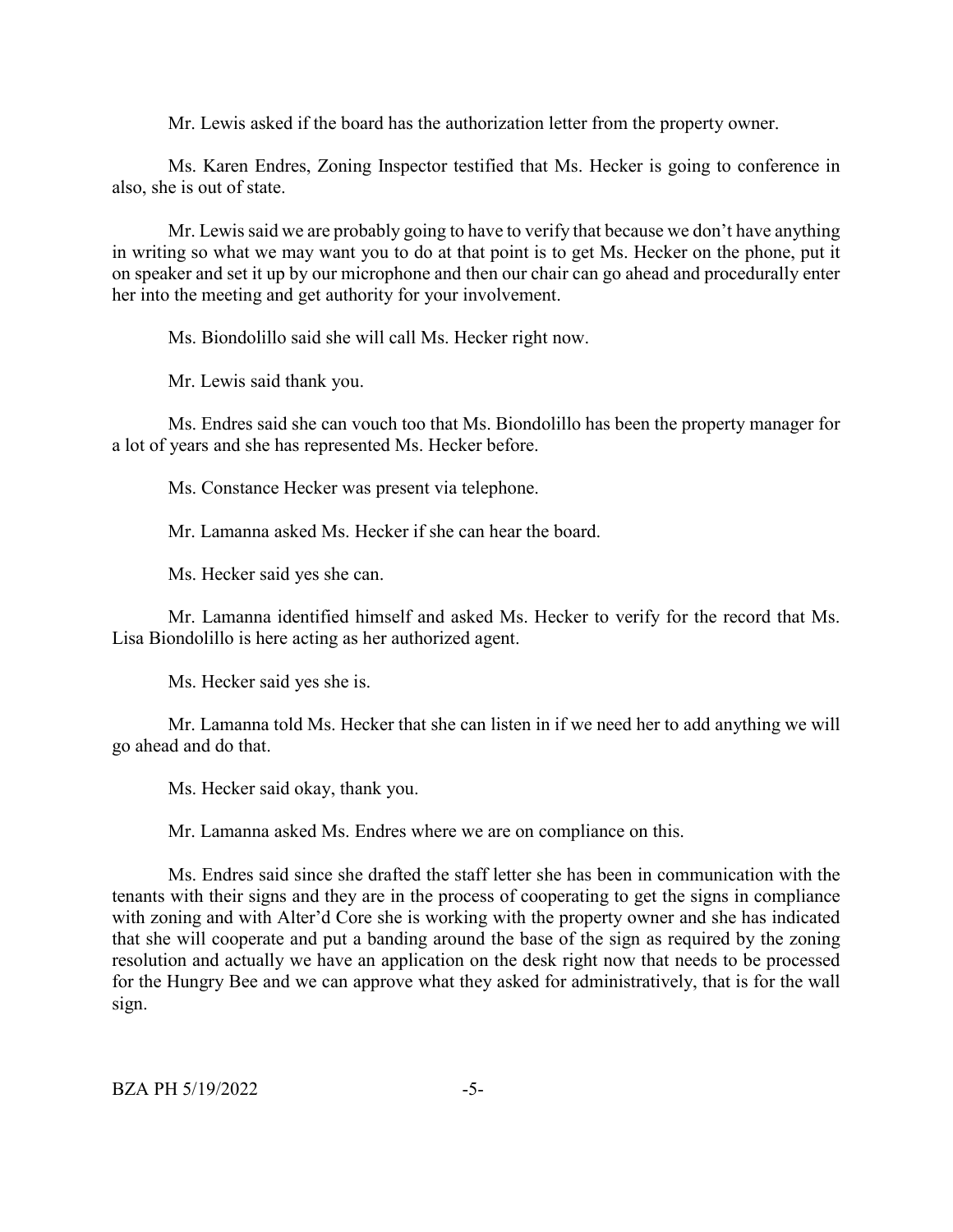Mr. Gutoskey asked about the donut shop going in in the back building, is it just going in the existing building.

Ms. Biondolillo said yes.

Mr. Gutoskey said so there are no changes to that structure.

Ms. Biondolillo said no.

Mr. Gutoskey said it is hard to tell from the plan.

Ms. Endres said the footprint has not changed and she already issued permits for the interior renovations, it was a mechanics garage into a restaurant.

Mr. Lamanna said back in 2018 he noticed there were two issues that caused there to be a limited extension, one had to do with unauthorized tenants, tenants with businesses that were not authorized in CB and asked has there been any further issue with that.

Ms. Endres said no, now that the donut shop is going in she thinks that is going to be selfresolved.

Mr. Lamanna said okay and he thinks there were some parking lot issues as well.

Ms. Biondolillo said that was at the Hungry Bee and it was all taken care of.

Mr. Gutoskey said it is adequately striped.

Ms. Endres said now that there is an actual legitimate permitted business going in we actually required that the parking lot be striped and there was cooperation there too so the parking lot around the donut shop will be properly striped.

Mr. Gutoskey said and black out any spaces that don't make sense because you are reconfiguring the parking lot because you've got parking spaces coming off like this, he referred to the site plan. He asked Ms. Endres if that was the current photo.

Ms. Endres said it is from 2021.

Mr. Gutoskey said he doesn't know what date this is but you look at how the parking spaces come out from that other building, like he said, some of them might have to be reconfigured to make it work with the new parking in front of the building.

Ms. Biondolillo said the paving is going to go up to that building so it is really not going to be affected by what is striped now in the back of Alter'd Core.

BZA PH 5/19/2022 -6-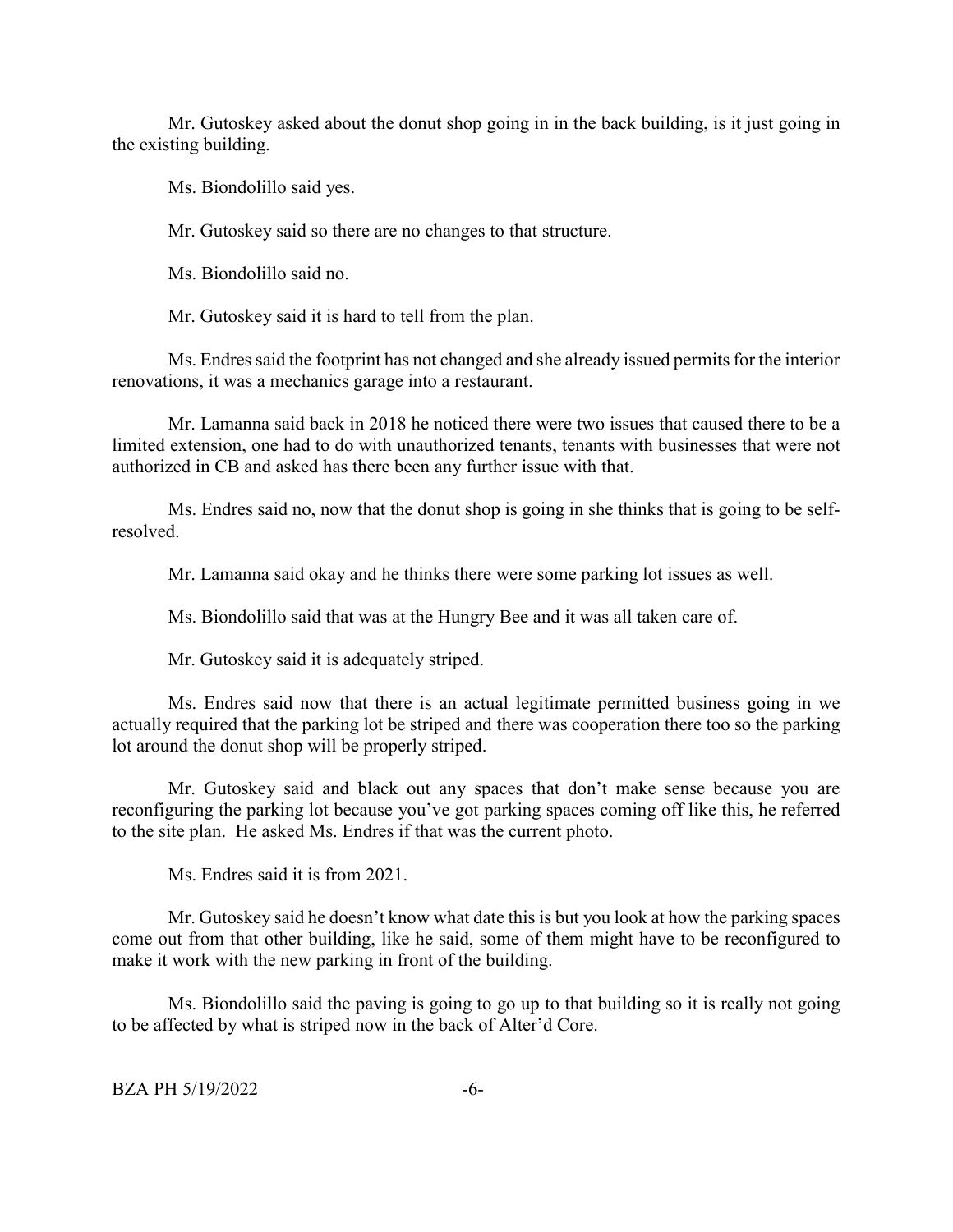Mr. Gutoskey said okay, just make sure that it all makes sense.

Ms. Biondolillo said yes. She said the stripes are only going to be on the front of the building.

Mr. Gutoskey asked if the loading dock is going to be paved too.

Ms. Biondolillo said the same gravel.

Ms. Endres said the zoning determination was that there was adequate area for the loading area, there is probably not going to be an 18 wheeler truck going in for the donut shop.

Mr. Gutoskey said he had a question for Ms. Biondolillo. He referred to the site plan and said it looks like part of this is asphalt now and this is all gravel here so how are you going to break the asphalt in here, are you just going to come like this.

Ms. Biondolillo referred to the site plan and said this is all going to be asphalted and match up to the existing and go straight out to Wren Road, it is already paved here so this is going to be paved here.

Mr. Gutoskey said so this section is going to be paved but all of this here is going to be gravel.

Ms. Biondolillo said all gravel, yes but this will all be striped and this is really nowhere near this entranceway.

Mr. Gutoskey said okay and he thinks it would look better if this were just paved right across the front.

Ms. Biondolillo said they can't have parking there because that is where the turn is.

Mr. Gutoskey said understood but if zoning is okay he is good.

Mr. Lewis asked if there will be a reciprocal delivery service between George's and the Crooked Pecker, you got to have beer and donuts, right.

Mr. Gutoskey asked Ms. Endres, the Alter'd Core fitness, if they are a permitted use there and if they have all of their permits.

Ms. Endres said Alter'd Core has their use permit but over the years they had businesses going in and out.

Mr. Gutoskey said right, we had that discussion when they were back here in 2018.

| BZA PH 5/19/2022 |  |
|------------------|--|
|                  |  |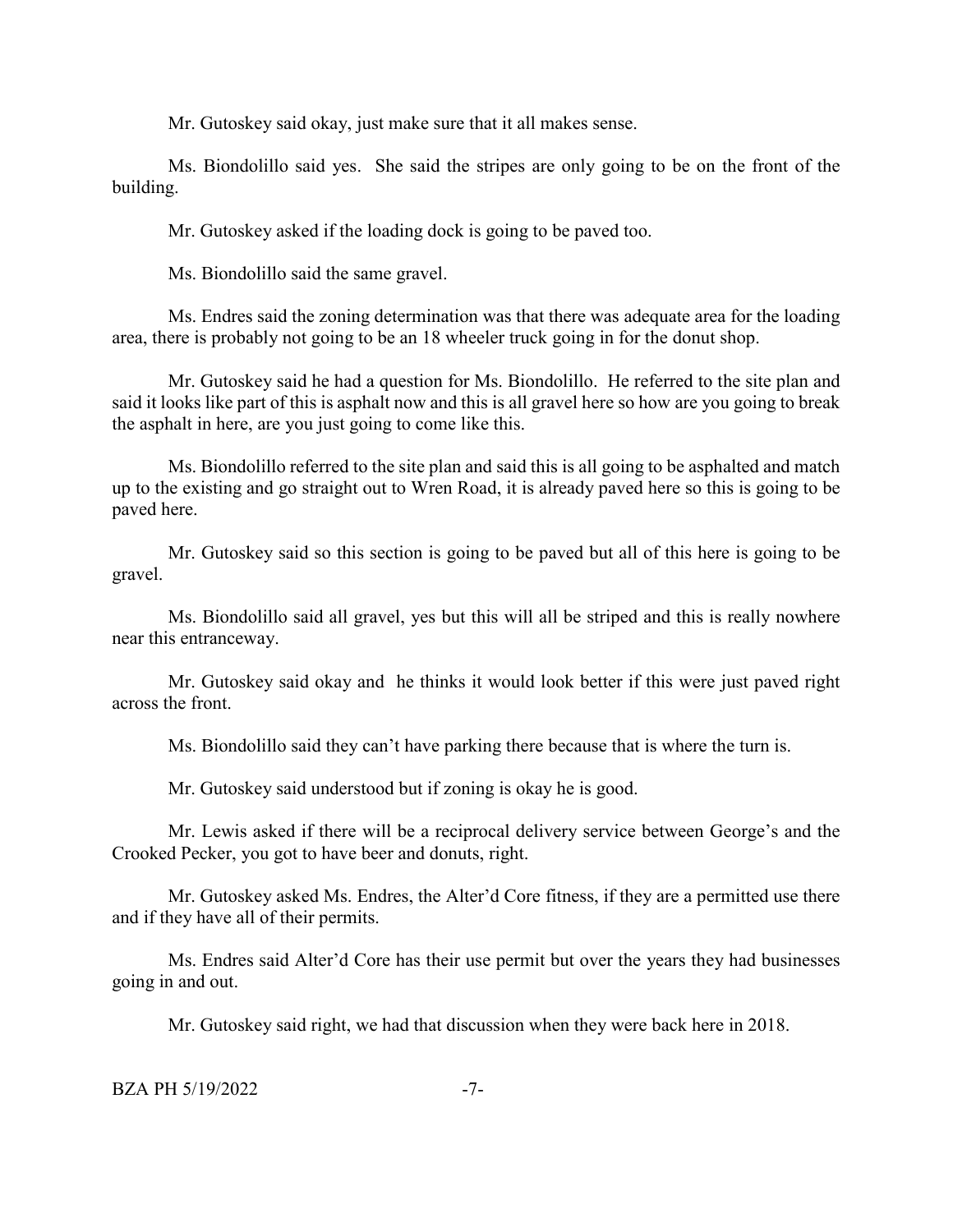Ms. Endres said the donut shop has a permit.

Mr. Gutoskey said the building on Wren and the one on Washington will not be connected by parking.

Ms. Biondolillo said no.

Mr. Gutoskey said he didn't want people driving across the grass.

Mr. Lamanna asked if there is anyone else here interested in this application and are there any questions by the board.

The board replied no.

Since there was no further testimony, this application was concluded.

### Motion BZA 2022-20 – 16615 Wren Road and 8300 – 8326 East Washington Street

Mr. Lamanna moved to renew the current conditional use zoning certificate for the shopping strip center, last approved and renewed in 2018-60 for a period of five years from the date that this decision becomes final.

- 1. The board notes that all of the previously applied conditions will continue in effect as well as the general condition applicable to all conditional uses.
- 2. The board notes that certain issues with respect to businesses that were not permitted in the CB district have been eliminated with the new tenant coming into the back building but the board also notes that going forward in the future to make sure that the tenants have businesses that conform to those that are permitted in the CB district and/or obtain any conditional uses that might be required in the applicable situation.
- 3. This approval includes making the parking modifications that have been shown upon the drawing submitted with the application with respect to the Wren Road building and the new tenant there with additional paving and striping for the appropriate parking for that business.
- 4. With respect to signage issues there have been some sign issue questions with respect to the tenants, the zoning inspector advised the board that these are currently being resolved and as a condition the board is going to provide that these sign issues be resolved by the tenants within three months from the date this decision becomes effective.

Mr. Gutoskey seconded the motion.

Vote: Mr. Gutoskey, aye; Mr. Lamanna, aye; Mr. Lewis, aye; Ms. O'Neill, aye; Mr. Soryal, aye.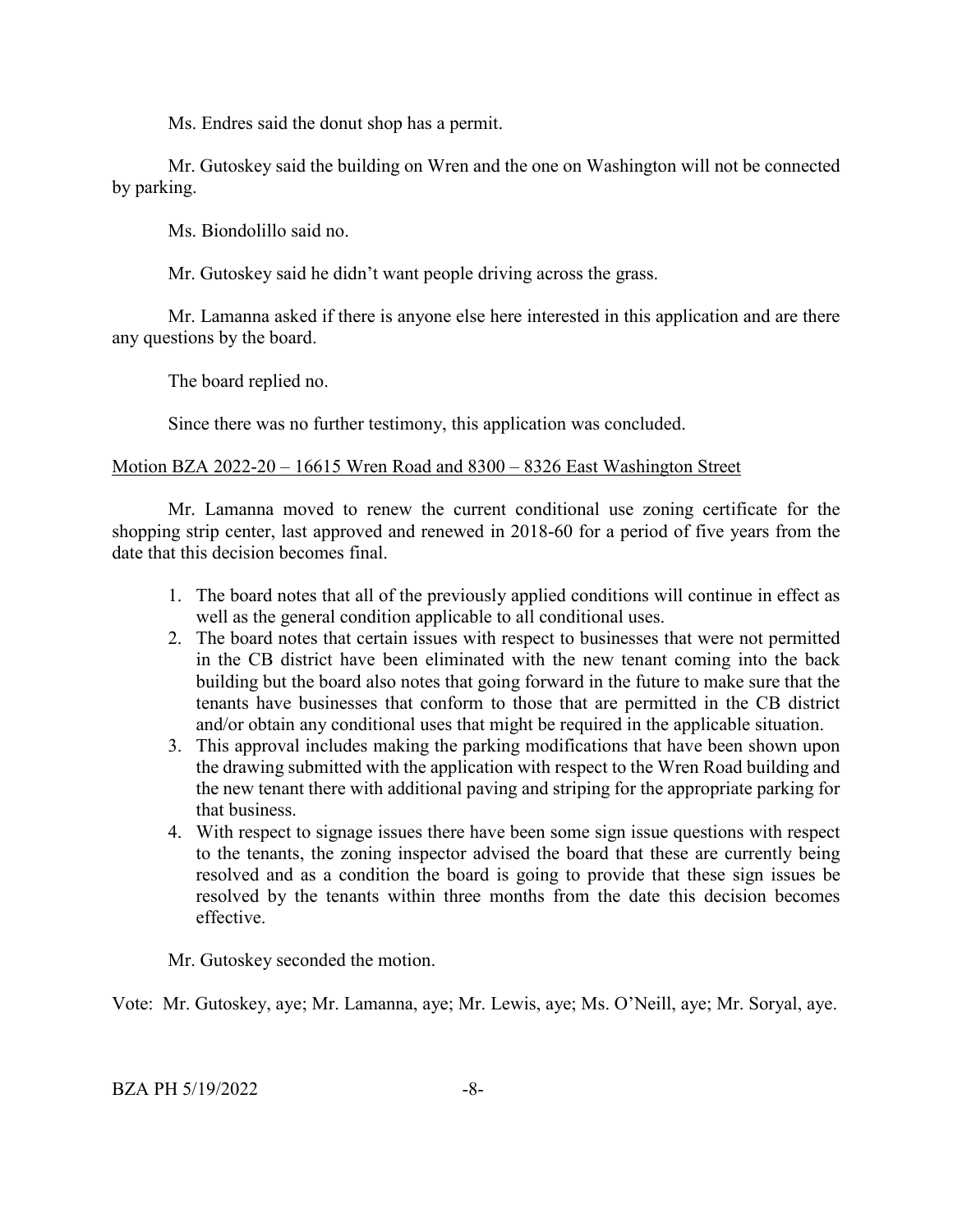#### Application 2022-21 by CF Golf Dome LLC for property at 8198 Washington Street

The applicant is requesting a transfer of a conditional use permit to a new owner. The property is located in a CB District.

Mr. Matthew Creech and Mr. Kyle Blumenthal were present to represent this application.

Mr. Lamanna swore in Mr. Matthew Creech and Mr. Kyle Blumenthal and he let the record reflect that Mr. Creech and Mr. Blumenthal were duly sworn.

Mr. Lamanna said we are here for a transfer of this permit, the permit was just recently renewed and he also understands that as part of this transfer the applicant is also requesting a very small modification to the lot coverage for the addition of an air conditioning pad.

Mr. Matthew Creech testified by saying yes.

Mr. Lamanna said since this was renewed recently there are no issues at the time so tell us what this little air conditioning pad is going to be.

Mr. Creech said it is going to be for the Golf Dome. He said in the summertime with the air dome, the structure, it kind of traps heat, it is sweltering hot in there in the summertime, he would like to have people enjoying the Golf Dome year round so we are putting in an air conditioning unit. He referred to the displayed aerial and said it is going to be right about there.

Mr. Kyle Blumenthal testified by saying correct.

Mr. Creech said it is 22 x 11.

Mr. Blumenthal said 27 by 11.

Mr. Creech said it will be  $27' \times 11'$  and it will allow them to then have activity throughout the year even in the hot summer months, we want it to be inviting.

Mr. Lamanna said so there was never an air conditioning unit here before.

Mr. Creech said there never was so we are putting one in.

Mr. Lamanna said it is a typical outdoor unit on a pad with electric.

Mr. Creech said correct, yes. He said it is a larger commercial AC unit.

Mr. Lewis asked is it going to pump cold air in off of that or is there internal ductwork.

 $BZA PH 5/19/2022$   $-9-$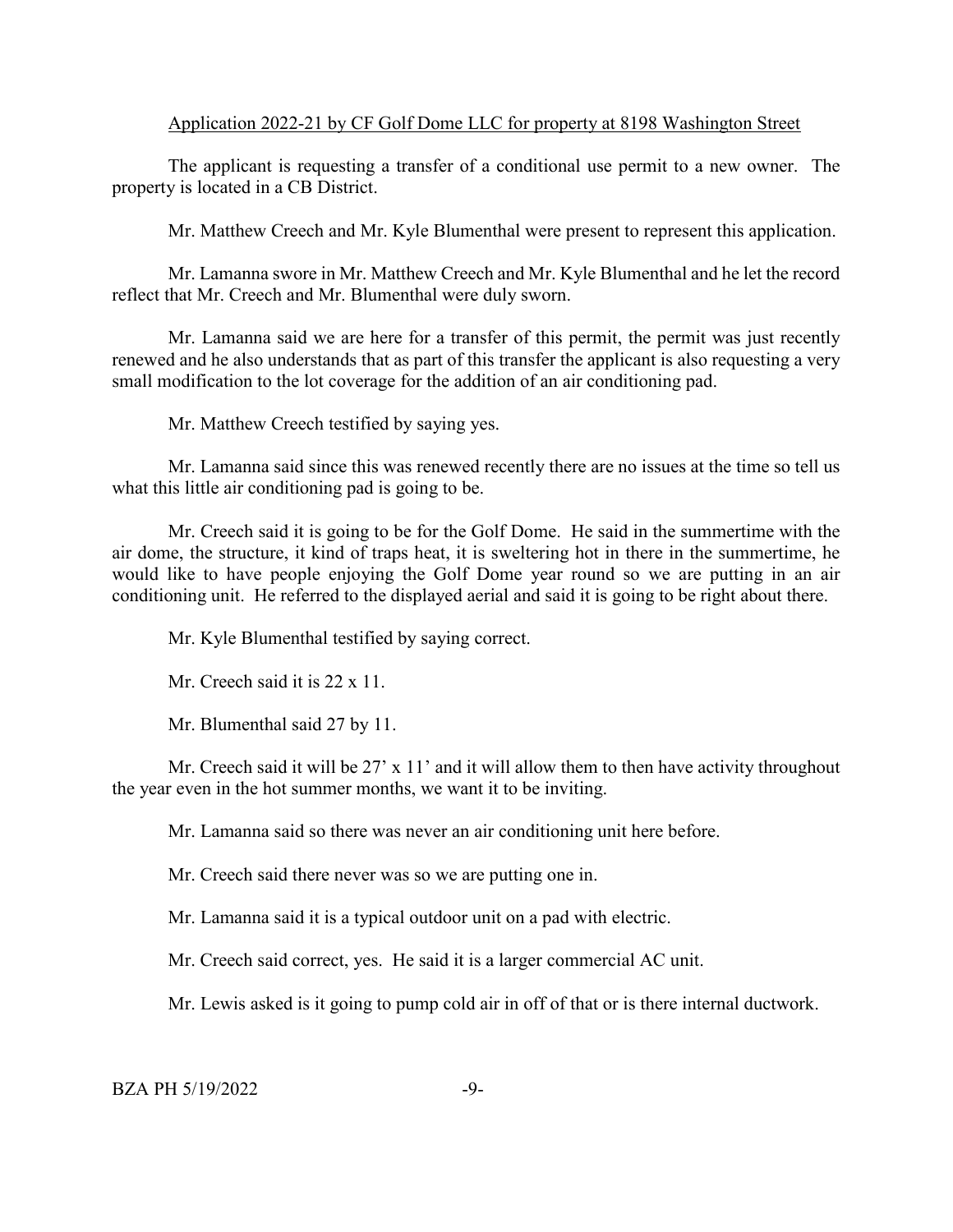Mr. Blumenthal said it will pump it, it will be attached to the side of the dome, it will be ducted into the dome and you are aware we recently replaced the dome itself so as part of that there were shrouds built into it so it will just attach right to the side of the dome, it will be an airtight seal and will be pumped directly in and also have a return, that will be all internal, you won't even see that from the inside of the building.

Mr. Lewis said sounds good, he doesn't see any walkways, he doesn't know exactly what is adjacent and whether this should be fenced in, he doesn't mean chain link but more of a board over board.

Mr. Gutoskey asked how loud are these air conditioners.

Mr. Lewis said you've got blowers and you have your condenser fans running for the AC unit.

Mr. Creech said yes and you can see 30' or so at the left of the pad it is wooded for quite awhile so it will never be in view. He said as far as how loud it is we will see when it goes in but it is a commercial AC unit so it is going to be a little louder than a residential but he would not expect it to be very loud.

Mr. Soryal asked how far it is to the house.

Ms. Endres said it is about 480' to that house.

Mr. Creech said this is really only going to run in the summer months from Memorial Day to Labor Day for those 13 weeks it will be used to control the heat.

Mr. Soryal said you are not going to want to run it anymore than you have to.

Mr. Lewis said the woods with the leaves on during that time you also have an additional natural buffer to suppress any sound travel.

Mr. Lamanna asked if these are all upward blowers.

Mr. Blumenthal said it will blow into the side of the dome.

Mr. Lamanna said it is a side discharge.

Mr. Blumenthal said correct. He said it would also be running during normal operating hours, it is not something we would run all night long, nobody wants to pay that electric bill so he thinks noise shouldn't be much of an issue if any.

Mr. Lamanna said it is a brand new unit too.

 $BZA PH 5/19/2022$  -10-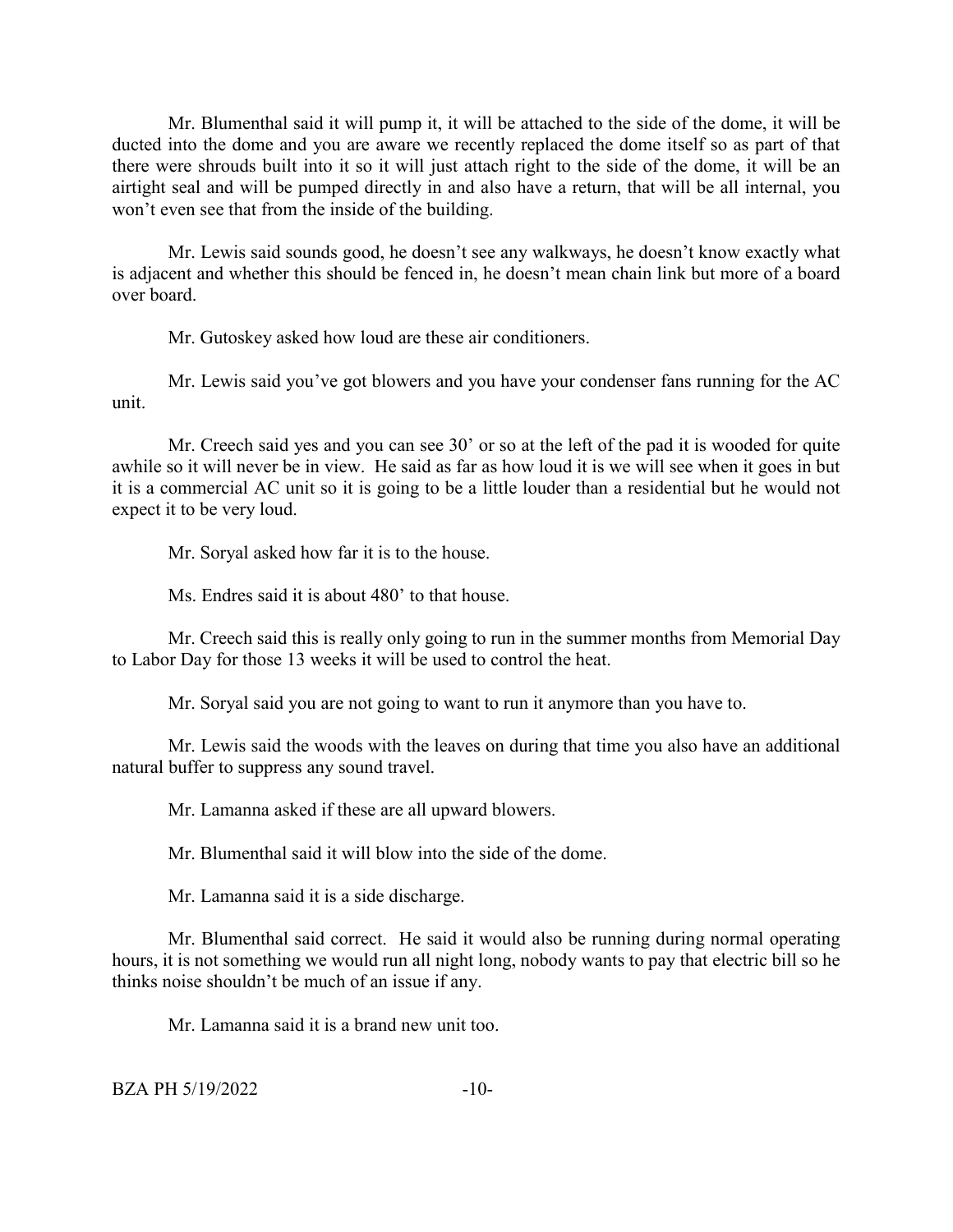Mr. Gutoskey asked if the batting cages and the miniature golf are operational.

Mr. Blumenthal said that is correct.

Mr. Gutoskey said he has another question, we discussed this. He asked Mr. Lamanna if he remembers back in 2016 that soccer field back in the corner, remember we had that as one of the issues.

Mr. Lamanna asked if it is still there.

Mr. Gutoskey asked if they are still using that for soccer.

Mr. Blumenthal said we do still use that, mostly for our summer camps in the summertime and he believes he was at that meeting in 2016, he was the previous general manager and he continues in the same capacity under the new ownership and it was brought up then.

Mr. Gutoskey said the board had to make some changes to the conditional use when we did that so his question was that is still active.

Mr. Lewis said we will bring all of that forward because it applies still.

Mr. Lamanna said yes, it still applies. He said so you understand, we will transfer this over, it comes over as it is, all of the conditions continue to apply as long as there are specific conditions in the decision and there are general conditions that are applicable to all conditional uses, they are in the zoning regulations as well so that is what covers it. He asked if there are any other issues.

Mr. Gutoskey said no.

Since there was no further testimony, this application was concluded.

### Motion BZA 2022-21 – 8198 Washington Street (CF Golf Dome LLC)

Mr. Lamanna moved to transfer the ownership of the conditional use zoning certificate for the remainder of its term to the new owners.

- 1. With all of the conditions previously in effect continuing as well as the application of the statutory provided conditions generally applicable in the zoning code.
- 2. A modification to the permitted structures on the property to add an approximately 27' x 11' concrete pad and AC unit for the golf dome as shown on the drawings submitted with the application.

Mr. Lewis seconded the motion.

Vote: Mr. Gutoskey, aye; Mr. Lamanna, aye; Mr. Lewis, aye; Ms. O'Neill, aye; Mr. Soryal, aye.

BZA PH 5/19/2022 -11-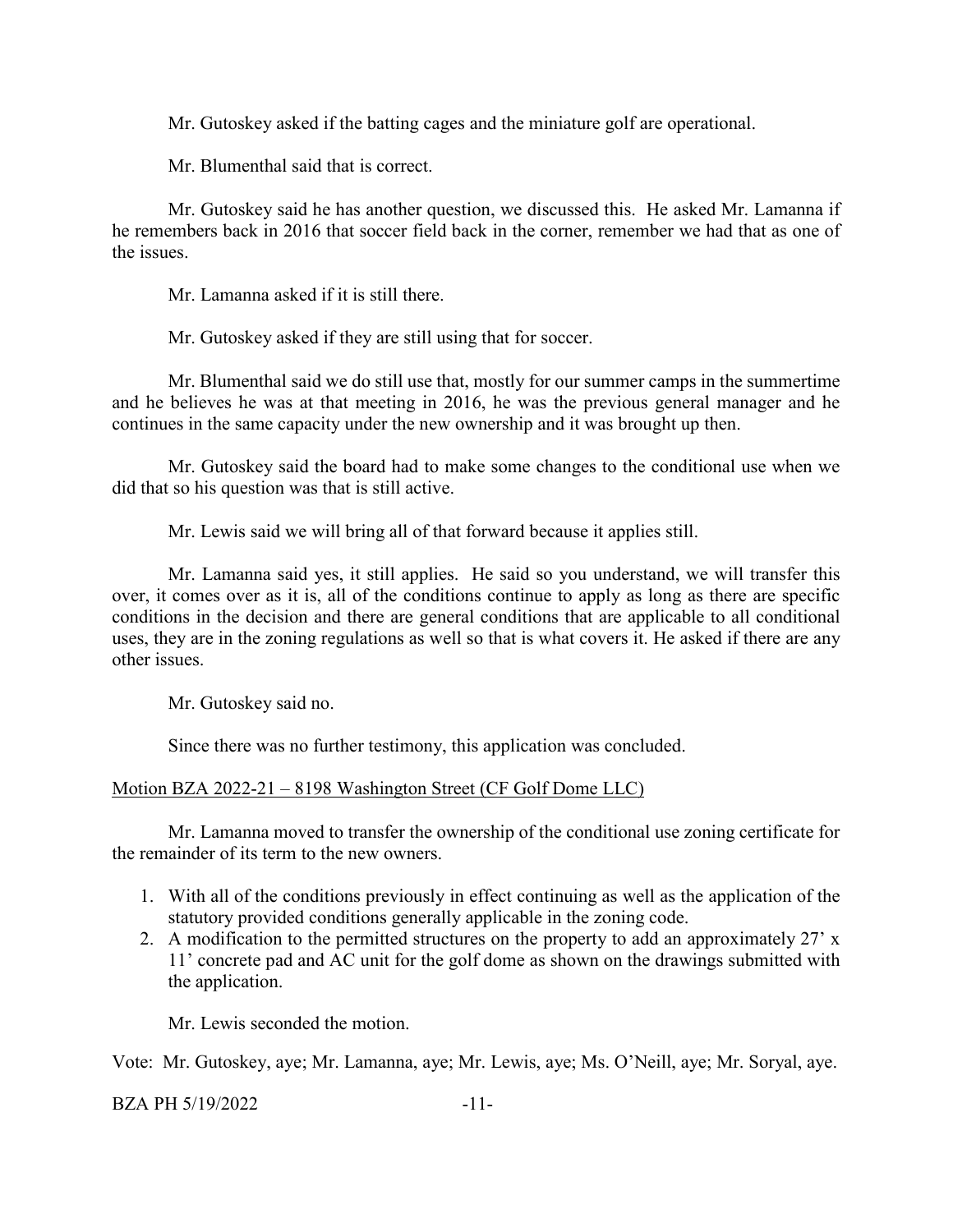#### Application 2022-22 by Rod Ramsey for property at 8654 Taylor May Road

The applicant is requesting area variance(s) for the purpose of installing ground mounted solar panels. The property is located in a R-3A District.

Mr. Rod Ramsey and Mrs. Lisa Ramsey, property owners were present to represent this application.

Mr. Lamanna swore in Mr. and Mrs. Ramsey and he let the record reflect that Mr. and Mrs. Ramsey were duly sworn.

Mr. and Mrs. Seth Burkholder, adjacent property owners were present on Mr. and Mrs. Ramsey's behalf.

Mr. Lamanna asked Mr. and Mrs. Ramsey to describe for the board what they would like to do here.

Mr. Rod Ramsey testified that he purchased the property next to him which is between his house and their house to put the solar array in and actually when he bought the property it was agriculture property, he has a garden there and he sells tomatoes and stuff like that in the summertime because it is a larger area but the main purpose of buying the lot was for the solar panels and he went for a complete whole emergency power backup so when the grid goes down later on next year he is going to be able to take care of himself. He said he has got some medical things he keeps with the legs and his diabetes and stuff and food so he wanted to be able to run in the middle of the wintertime, also he enlarged the array so that it will work full-time year round and it is 70' long and what he needs was an area that has open sun and where his house is located, it is all trees. He showed the board a picture and said as you can see it is all trees.

Mr. Lewis said we are waiting for our zoning inspector to return so we can change the images on the screen.

Mr. Ramsey said due to the way the lots were put together he had to consolidate the lots so they had to be so many feet off the lot lines, even though one lot line is his, he had to be 50' away from it so they had to get the lots consolidated and surveyed.

Mr. Lamanna said we've had problems in the past with people with multiple lots and then they want to treat them as contiguous lots and what happened is it was being abused by some people so we had to go to having people actually consolidate the lots.

Mrs. Lisa Ramsey testified that the three parcels they had before is one parcel.

Mr. Lamanna said you've done that.

Mr. Lewis said you are a step ahead of the game on that.

BZA PH 5/19/2022 -12-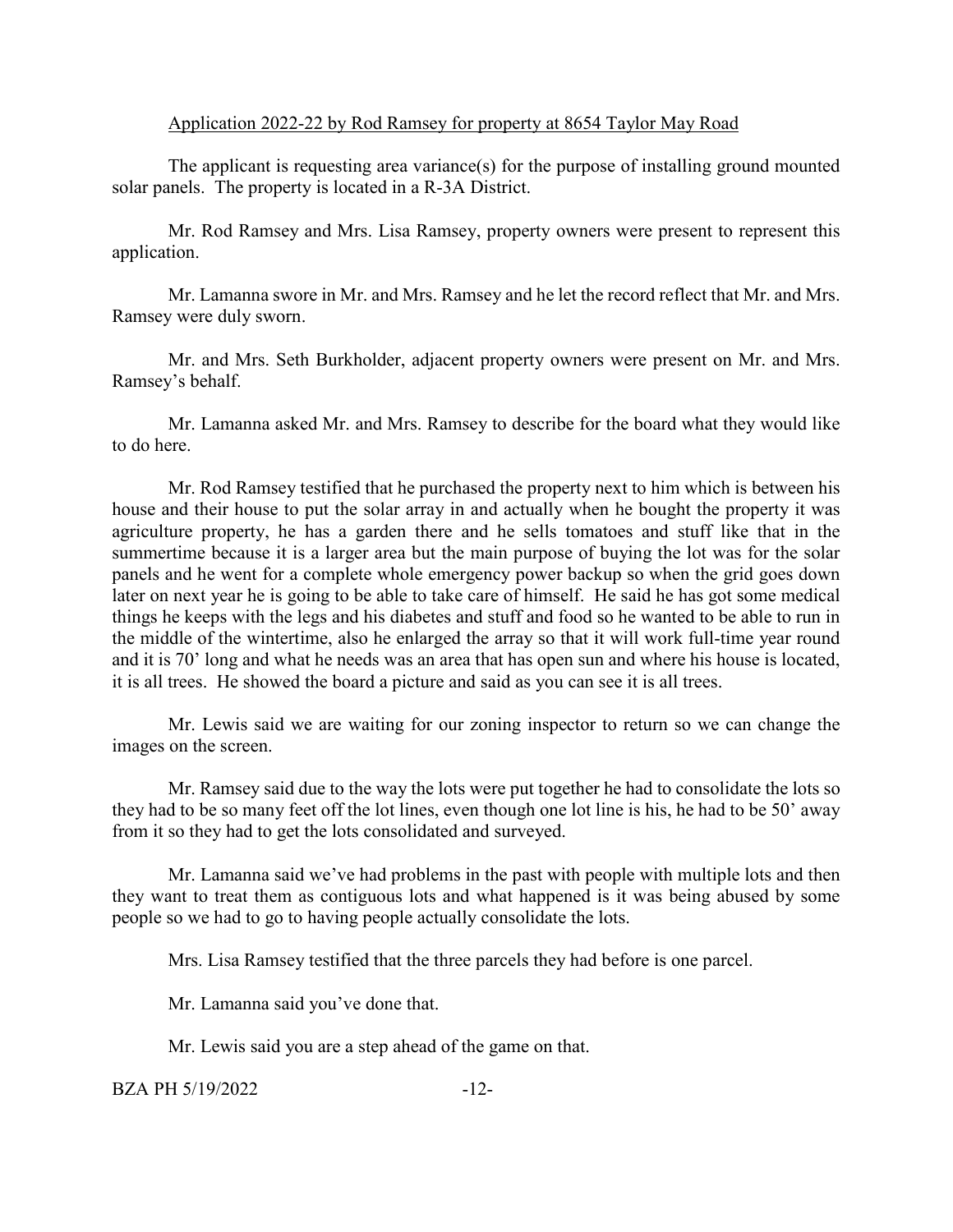Mr. Ramsey said he wanted to do everything Ms. Endres told him to do.

Mrs. Ramsey said Ms. Endres told us to do that ahead of time so we just worked on that.

Mr. Lewis said he is going to ask her when she returns if she's got the documentation that that has been done and completed.

Ms. O'Neill said it is in the board's packet, recently consolidated three non-conforming lots.

Mr. Ramsey said it has been filed with the Geauga County Recorder.

Mr. Lewis said so you've got a driveway going right down the middle of the lot.

Mrs. Ramsey said yes.

Mr. Lewis said it kind of cuts your backyard into two halves, side by side.

Mr. Ramsey said the lot you see on the right is the one he bought.

Mr. Lewis said the one apparently already has a structure on it that the driveway goes to so that kind of omits putting anything on that side of the driveway.

Mrs. Ramsey said and it is wooded.

Mr. Lewis said so you selected the other side of the driveway because of the availability of space, the bonus of being able to get sunlight is secondary.

Mrs. Ramsey said that is primary.

Mr. Lewis said that is not what we consider, for you it is important for us it is okay, well, if you've got trees in the way and you want it bad, make the trees go away but you don't need to because he was trying to figure out where you can put it.

Mr. Lamanna asked if there is a shed there.

Mr. Ramsey said it is just a little shed.

Mrs. Ramsey said it is like for a lawnmower.

Mr. Lamanna said if that shed wasn't there you could move that array back.

Mr. Ramsey said then he would be too close to the lot line, you have to be 50' off the lot line.

BZA PH 5/19/2022 -13-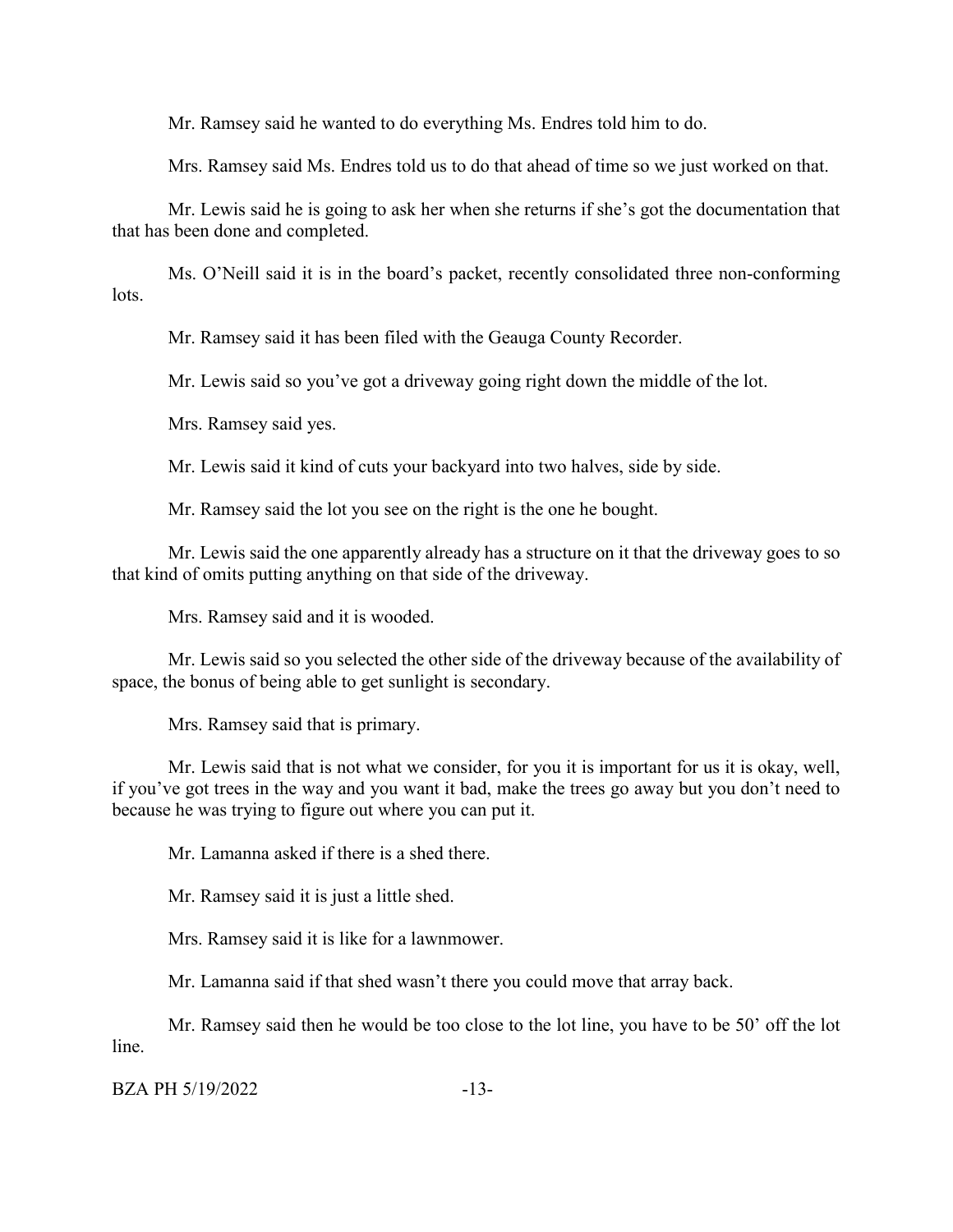Mr. Lamanna said no, if you increase it from the lot line so you would move it to the north.

Mr. Ramsey said then he would be on the neighbor's property.

Mrs. Burkholder said they don't care where it is.

Mrs. Ramsey asked why would you move it to the north.

Mr. Lewis said so that it is not going to be 5" off the property line.

Mr. Gutoskey said it looks like it could go west.

Mr. Ramsey said these are going to be ground mounted panels, they are 6' wide, 380 watt panels.

Mr. Soryal asked how high they are above the ground.

Mr. Ramsey said he wants the bottom of the panels to be at least 6' off the ground because he has watched other places do it and as you guys all know the snow load we can get and the snow comes off of the panels and piles up and piles up and the next thing you know now you've got to go out there and in his condition he wants it so it will work all year and have less maintenance.

Mr. Soryal said 6' to what.

Mr. Ramsey said 6' to 9' and it is going to be on an angle and it is going to be a permanent mount, it is not going to be an adjustable mount. He said the panels now have gotten so cheap and now they also have what they call microinverters so if you have shading on one panel it will let it go through that panel without stopping it, it used to be if you had a panel that got shaded it was like a weak link on a tree so it would only let so much electricity through which would back up everything so now they've got electronics that can help minimize that. He referred to the displayed aerial and said it is going to be right here and even these trees are going to have to be removed because of the shading from those trees, 4:00 sunlight.

Mr. Gutoskey asked if you push it up against the driveway, the panels, where you started, how far would they be off the property line then.

Mr. Ramsey said it is 71' long.

Mr. Gutoskey said this is actually to scale so if the driveway is actually located on here it is like 100' from the property line to the edge of the driveway and the panels are 70'.

Mr. Ramsey said about 71'.

Mr. Lamanna asked Ms. Endres to zoom in on where these are going to go.

BZA PH 5/19/2022 -14-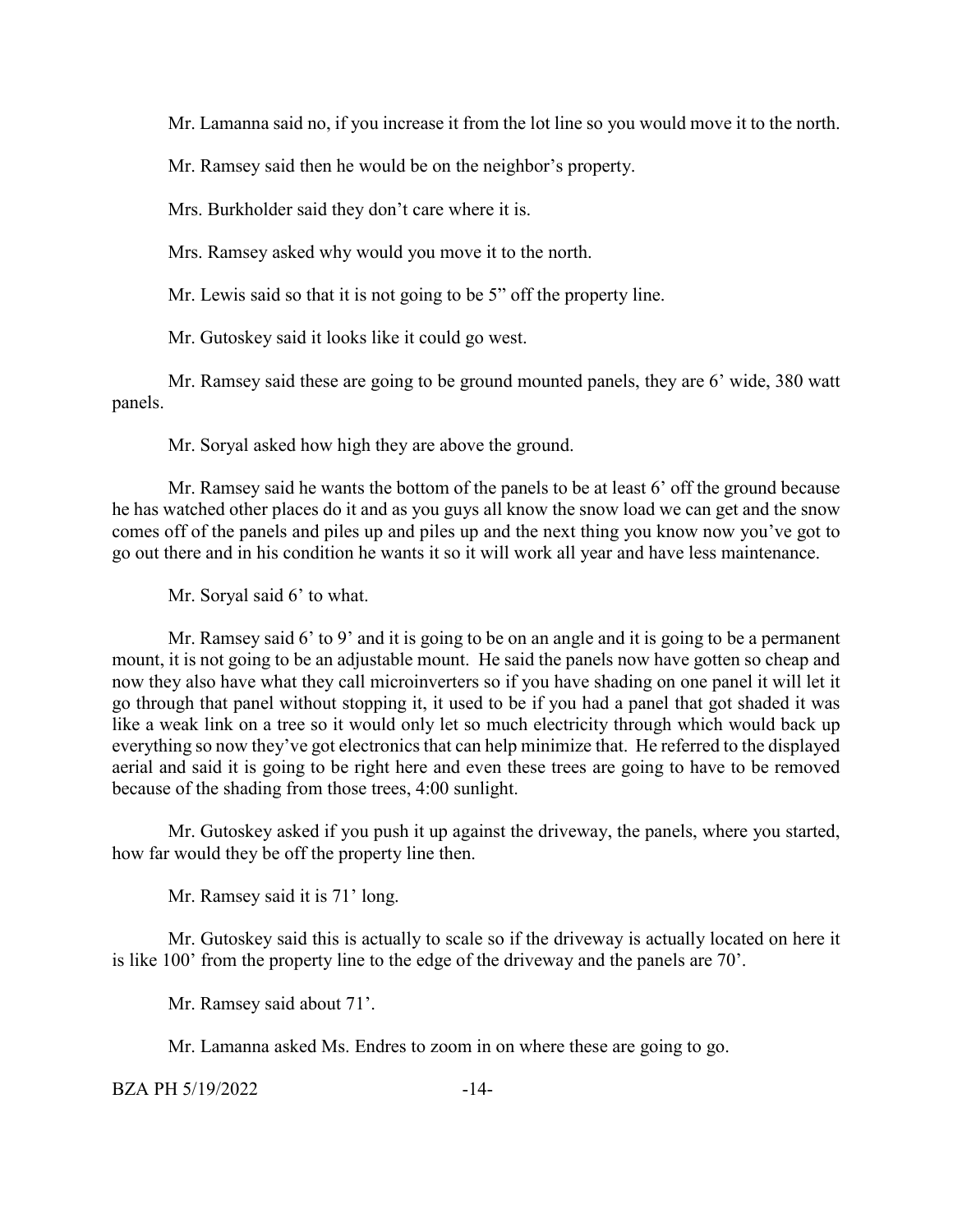The board discussed repositioning the arrays.

Mr. Gutoskey said the driveway is located on this drawing and he scaled it and it is 100' from the property line to the edge of the driveway.

The board viewed the aerial photo.

Mr. Ramsey said if it moves this way that blocks his access to the property over here and every once in awhile if he is going to get something out of the garage.

Mr. Lamanna said we are just trying to say if you move this you have your access road there, if the panel started at the access road and then moved forward.

Mrs. Ramsey said the only thing she is concerned about is when they plow the snow on the drive, she doesn't want it too close to the driveway when they plow it.

Mr. Lewis said in summary, your driveway rounding the numbers from the edge of your driveway to the lot line is 100', your array is 70' he is rounding the numbers, that gives 30' to play with, we are trying to reduce how close it is to your property line and get it off that 10-1/2', you've got 30' to play with so if you want 3' or something off the edge of the driveway so you've got someplace when you plow the snow can go somewhere, we are down to 27', that is a whole lot better than 10-1/2' and you have the room to do it so that is kind of where the board is tracking right now because it will fit because right now your variance is fairly substantial and in board terms there is not a lot of practical difficulty, you don't have a well, you don't have a ravine, you don't have a riparian setback, all this is is your preference which doesn't necessarily carry a lot of weight so if we can shift it it reduces the variance that you are looking for, gives you overflow so when you are plowing the driveway there is a little something on the side before you touch the frames of the unit and it takes it further away from the adjacent property owner. He said even if they are your friends properties change hands so we need to follow and protect that property indefinitely as well.

Mr. Gutoskey said there is another thing that happens here too by sliding it over, the setback, because this property line is 34.26' you will overlap it by 7' versus 20 some feet.

Mr. Lamanna asked about the height again.

Mr. Lewis said 6' off the ground so the snow will go underneath the frame rather than pressuring and bending the frame, it is somewhere in the middle, it is a good point though because it is an open frame.

Mr. Ramsey said he didn't know it when he bought the property but there is an aquifer in the back and it runs where you are talking, he referred to the aerial and said it comes through here and goes back to the edge and there are trees right here so getting to that access and sometimes like right now he has a trailer with some stuff on it, he uses it as a turn-around area and the panels would totally be in the way of that and that is why he went as far as.

BZA PH 5/19/2022 -15-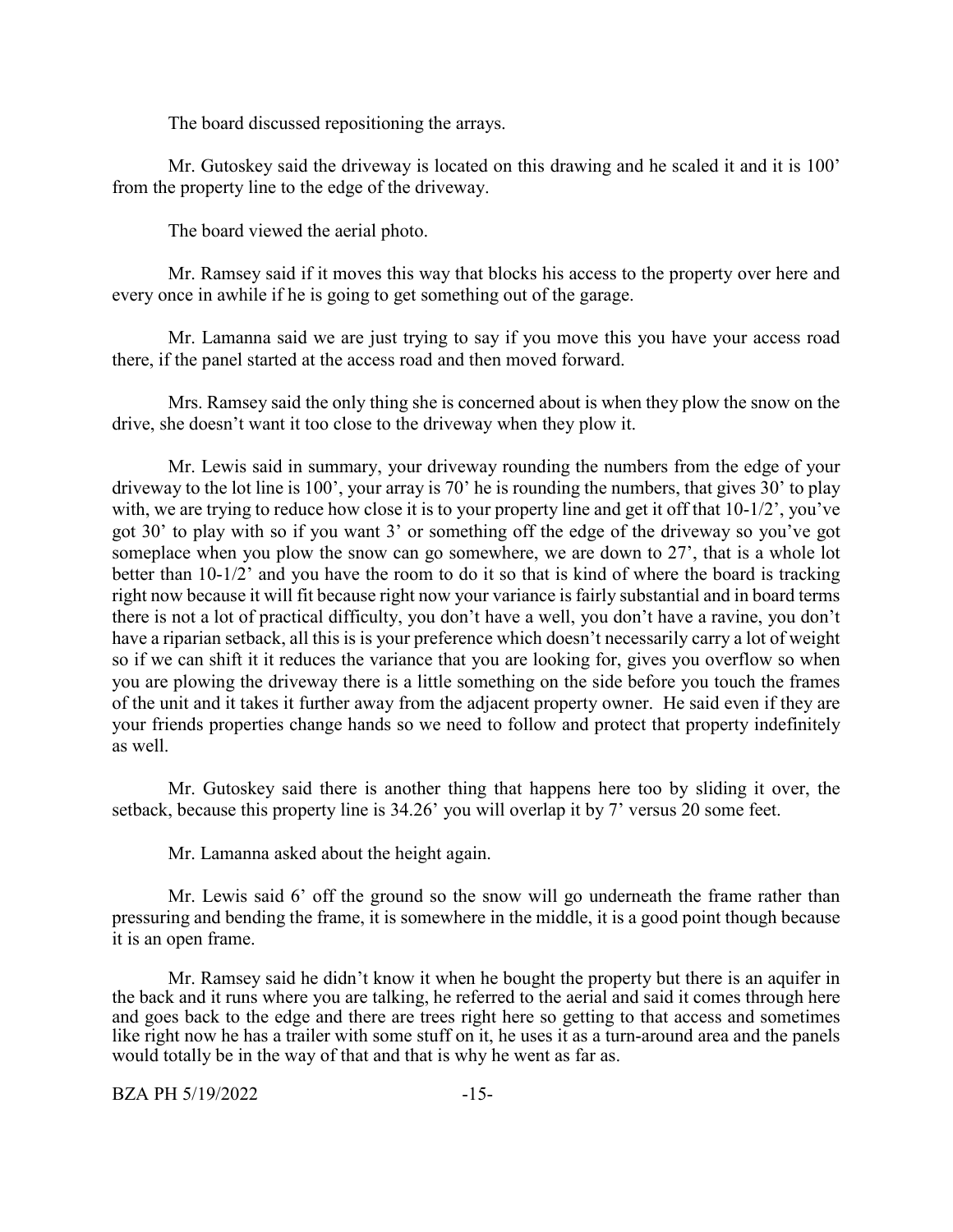Mr. Lewis asked up closer to the house the panels would be in the way.

Mr. Ramsey said no you are talking about moving this here, is he correct.

Mr. Lewis said move it upward, move it up 3' to 4' off the driveway, that way you've got room when you are plowing snow you've got someplace to let it load off your driveway.

Mr. Ramsey said but with the trees out here and this wet area, he uses this as a turn-around to get stuff out of the drive so it would make it a hardship and difficulty for access to the building now, it would make it very much hard. He said he agrees with what you are saying but he does use that area a lot.

Mr. Lamanna asked to go back to the aerial view again. He asked to zoom down there to see that corner up there, he wants to see what is right there.

Ms. Endres said this program does not have the updated lot lines.

Mrs. Ramsey said the yellow on the right is the back parcel.

Mr. Lamanna asked what is in the corner there of the purple.

Mrs. Ramsey said that is the shed.

Mr. Ramsey said and these are the trailers that he is parking there temporarily.

Mr. Lamanna asked parking where.

Mr. Ramsey referred to the aerial and said right here and the Y shape in here and this gets really soft so it kind of gets through here and if the panels were over here.

Mr. Gutoskey said in the grass you can kind of see where there is a swale but usually on aerial photos when it is wet you will see the darkness on the ground.

Mr. Lamanna asked what is all of this stuff here.

Mr. Ramsey said this right now it is workout equipment covered up and this is a trailer, it is a storage area now.

Mr. Gutoskey said it is going to be pulled up from there, if you look at the drawing those panels are probably going to be more in line with that lower shed on the left there.

Mr. Ramsey said actually it would be in line with right here.

BZA PH 5/19/2022 -16-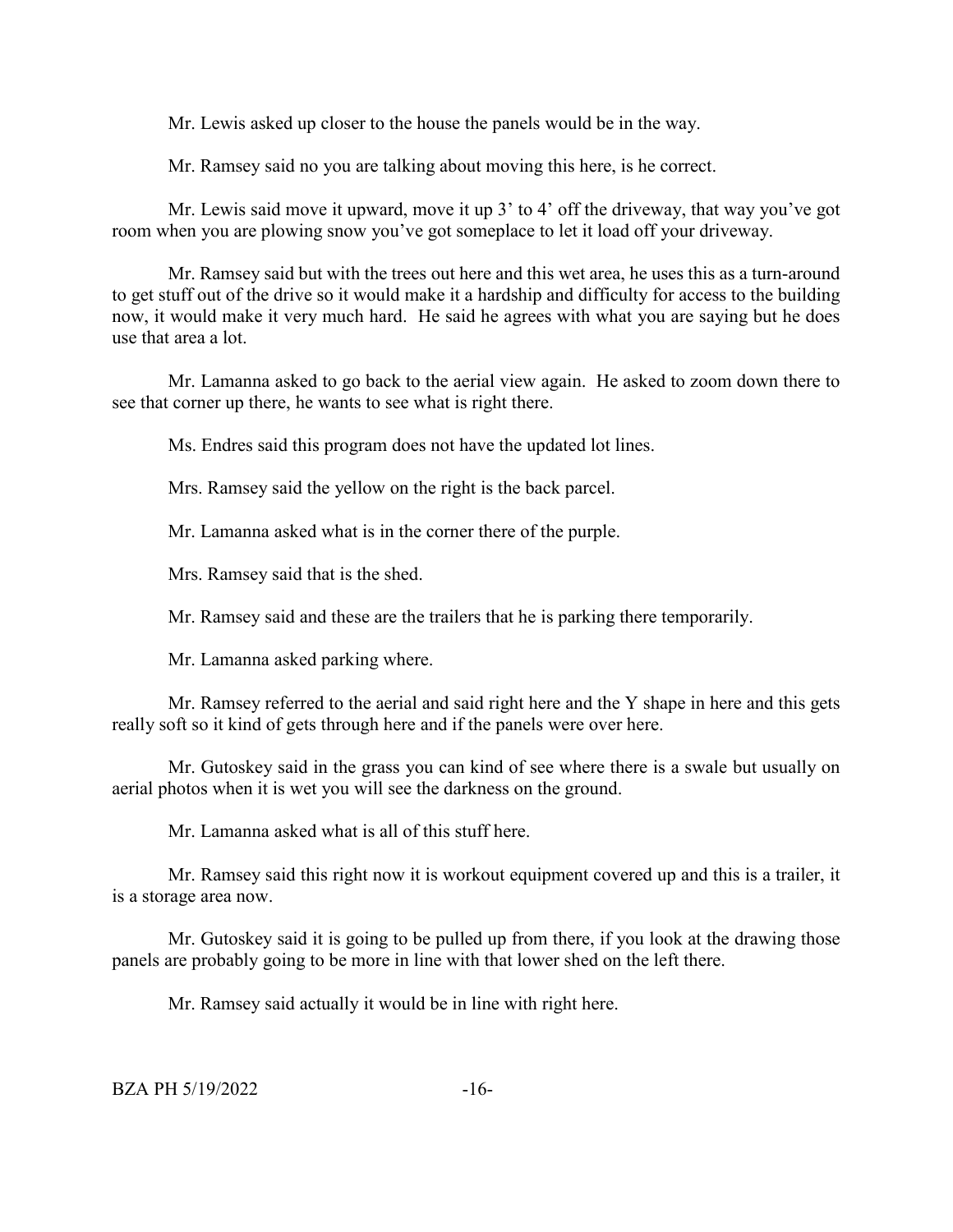Mr. Lamanna said they will be lined up with the line between the two sheds.

Mr. Lewis said you still have the gap then between the existing shed and the new panel array in that purple area.

Mr. Lamanna asked what is that brown area there.

Mr. Ramsey said that is a flatbed trailer and this is gravel.

Mr. Lamanna said he guesses he can still see why that trailer can't be moved out of there and the whole array shifted down, you can find another area to park it.

Mr. Lewis said or shorten the length of your array.

Mr. Ramsey said right now there is a piece of equipment there, he backs it over here to turn it around, people like to turn their trailers around.

Mr. Gutoskey said you can pull forward, back up and turn around, you have that gravel drive.

Mr. Lamanna said there is a lot of room there.

Mr. Gutoskey said plus you have all of that acreage in the back.

Mr. Ramsey said there is a tree right here, to turn around in here is really, as you can see.

Mr. Gutoskey asked Mr. Ramsey what he uses that building in the back for.

Mr. Ramsey asked this one here.

Mr. Gutoskey said yes.

Mr. Ramsey said it is his shop, if something breaks for the neighbor, they all call him and he fixes it.

Mrs. Burkholder said he helps everybody in the neighborhood fix lawnmowers, everything.

Mr. Ramsey said that is why some of that stuff is there.

Mr. Gutoskey said you are not running a business out of there are you.

Mr. Ramsey said no, no.

#### BZA PH 5/19/2022 -17-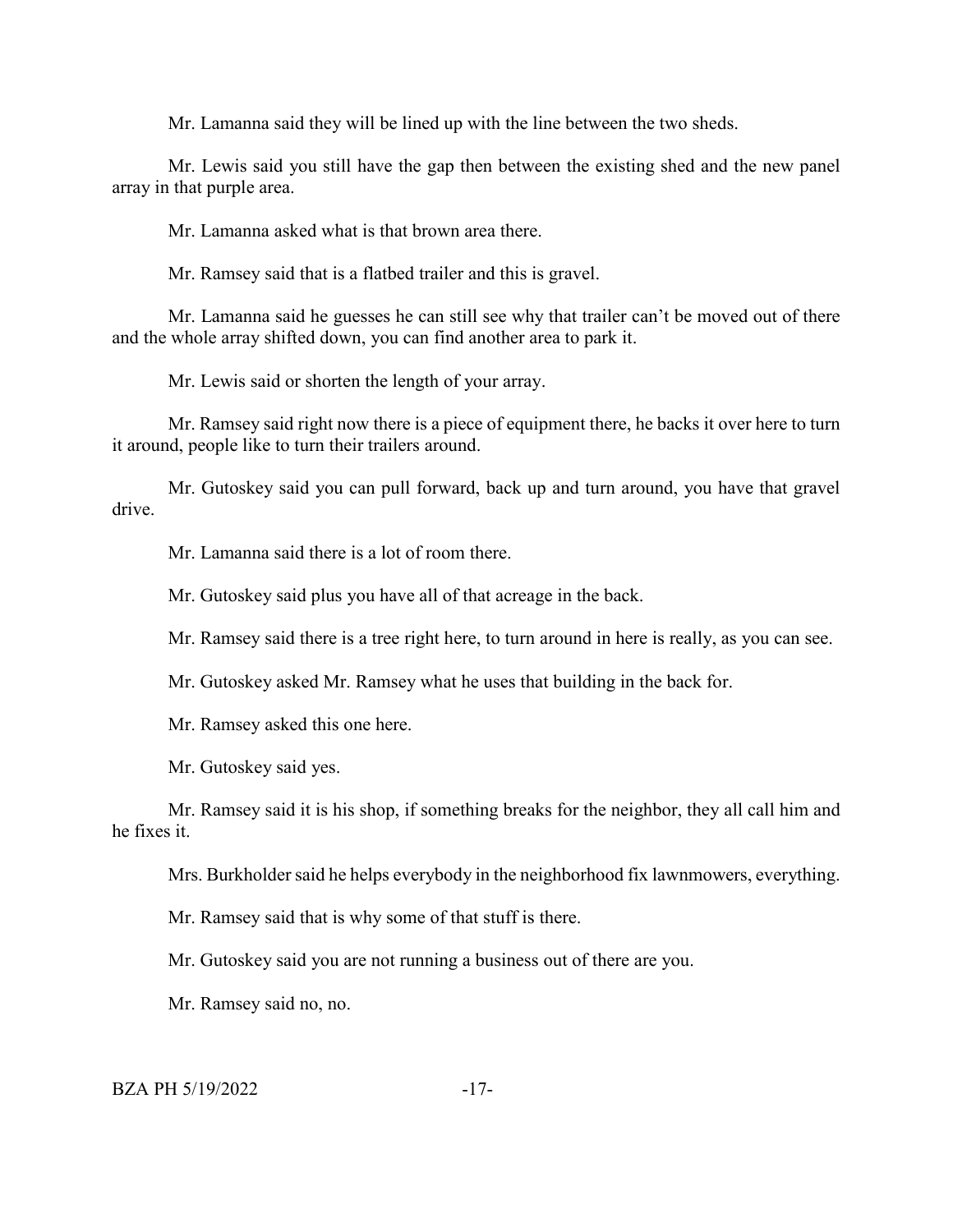Mrs. Burkholder said they don't pay him anything, he does it out of the kindness of his heart.

Mrs. Ramsey said it is not a shop.

Mr. Ramsey said if something goes wrong the neighbors, they all call him, water heaters, generators.

Mr. Gutoskey said from the end of the drive to the building is about 38' give or take.

Mr. Soryal asked if you go down far from your trailer and start it here would that be okay.

Mr. Ramsey said he would have to take out these trees then because these trees are shading the light out here.

Mr. Lamanna said it is not out there by this drawing. He said right now it is on the centerline of the smaller building.

Mr. Gutoskey said and that is about 40 some feet, that building is about 40' off when you come off that property line.

Mr. Lamanna said right now if you look at this drawing this trailer and things are right here.

Mr. Gutoskey said yes right, it lines up with the split between the two buildings.

Mr. Ramsey said it is going to be straight right up in here.

Mr. Lamanna referred to the aerial and said you are going to be in here.

Mr. Ramsey said yes and there are trees right here also. He said he can move it back this way a little bit. He said the panels are going up here and he was told he had to be 40' off of this guy's lot.

Mr. Gutoskey said you need to be 50'.

Ms. Endres said he had three non-conforming lots and now he has one conforming lot.

The board discussed the setbacks.

Mr. Lewis said you might just have to rearrange some of your outdoor storage of stuff, miscellaneous stuff, it definitely will fit.

Mr. Lamanna said 25 and 40 from the back line.

BZA PH 5/19/2022 -18-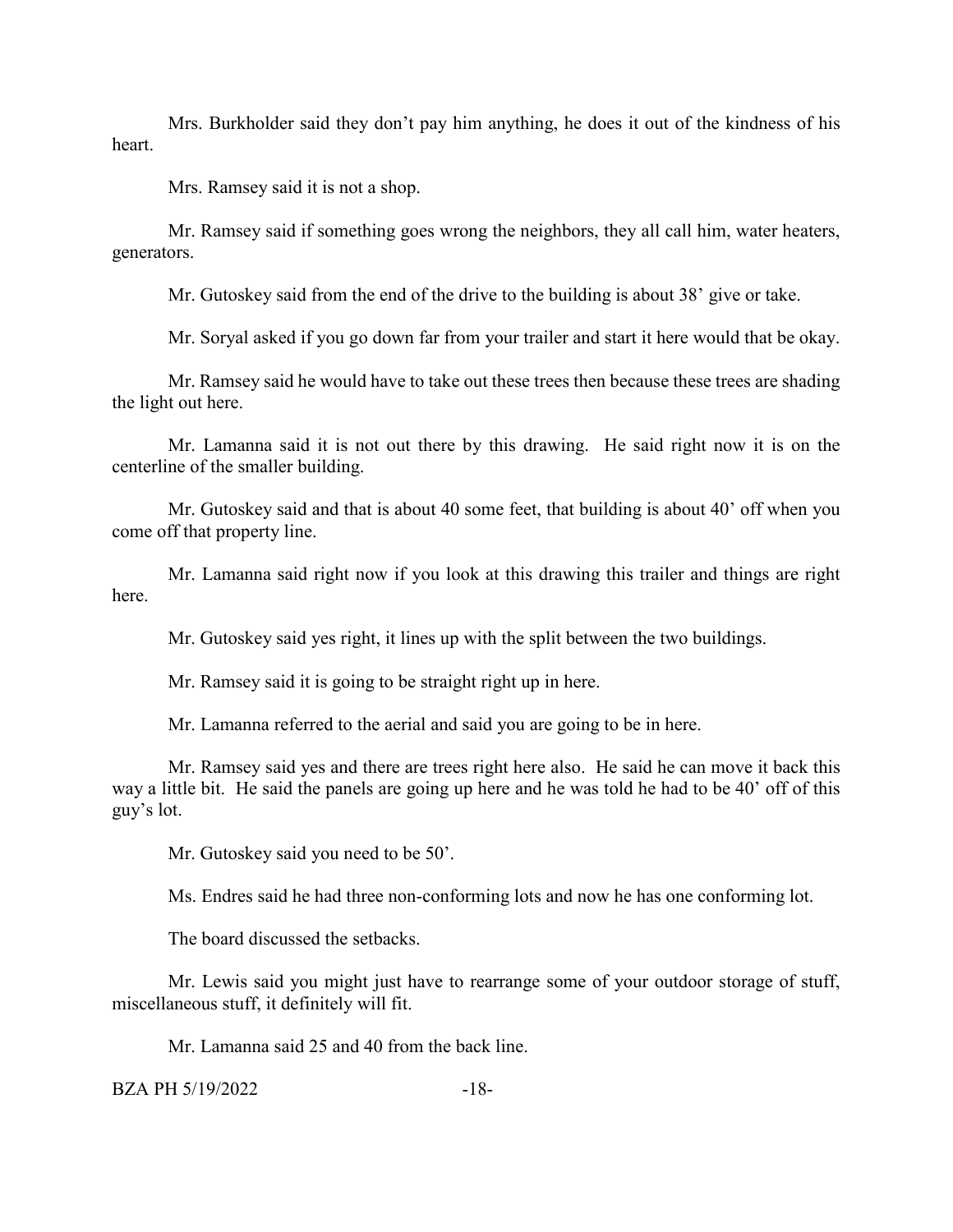Mrs. Ramsey asked 40 away from the north side here.

Mr. Lamanna said right 40 away and 25 that way.

Mrs. Ramsey said 25 from this and 40 from there.

Mr. Lamanna said that will still leave you 5' to push the snow off.

The board discussed the trees.

Mr. Lewis asked if this unit has a control box.

Mr. Lamanna said if this thing is long and skinny this way, why can't it be a square.

Mr. Lewis said make two rows rather than one long row.

Mr. Lamanna asked if there is something about the panels themselves because right now you've got a long row, you could take that same area of arrays and make it into a square.

Mr. Lewis said the submittals from the manufacturer it is like the frame is a giant erector set.

Mr. Lamanna said they make the panels a standard size. He asked how wide the panels are.

Mr. Ramsey said they are  $4' \times 6'$ , and it is a 21 kilowatt array.

Mr. Lamanna said he assumes the array doesn't care how it is connected.

Mr. Ramsey said no.

Mr. Lamanna said you have so many panels, they can make the rows wider and fewer rows.

Mr. Gutoskey said two rows of 35'.

Mr. Lewis said there is the detail on the layout of the array.

Mr. Ramsey said he thinks what you are saying is you do one here and then the other one would have to be here and it would be shaded by the trees.

Mr. Gutoskey said you could pull it back.

Mr. Lewis said pull it back to 40'.

BZA PH 5/19/2022 -19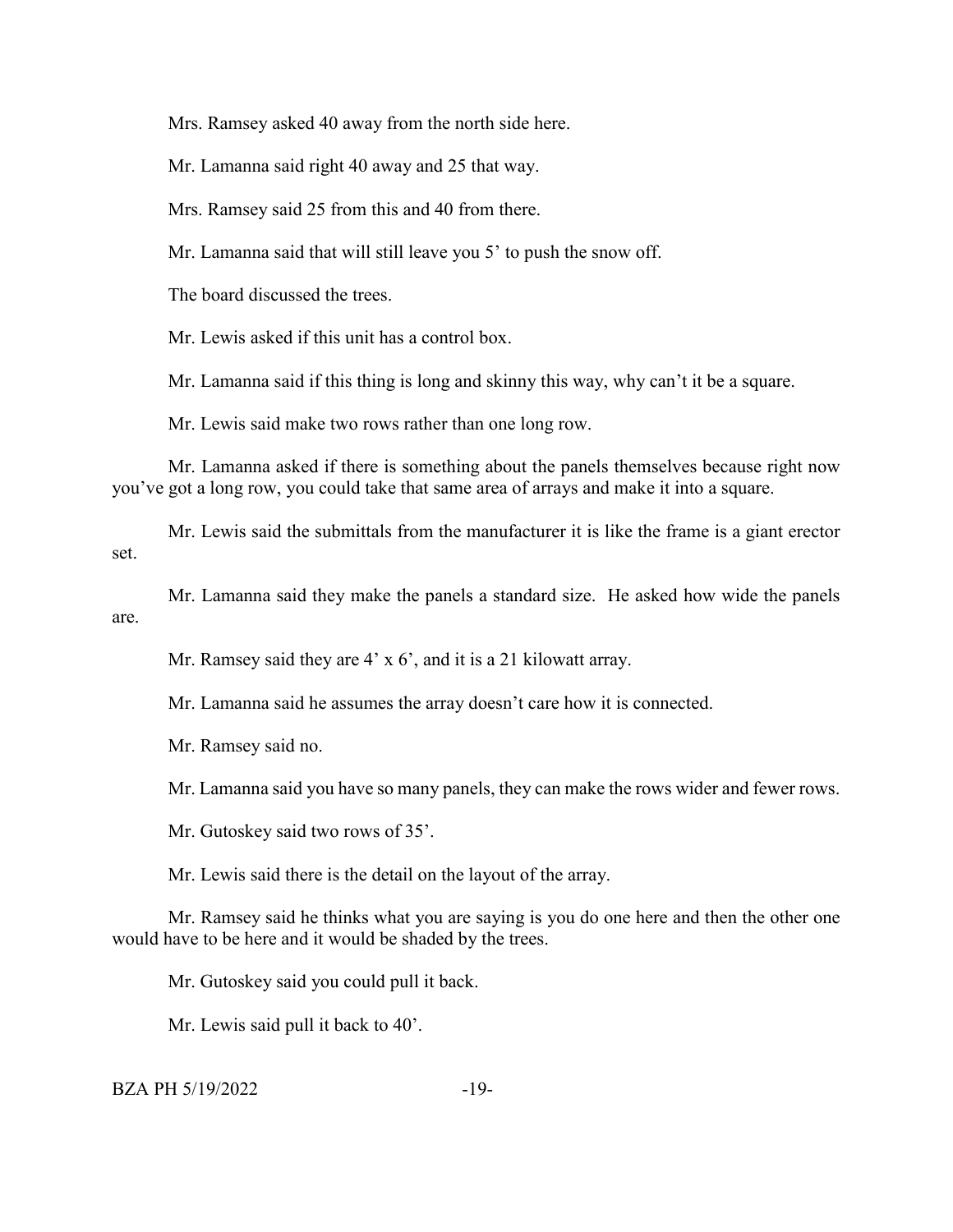Mr. Ramsey said it is a shame the trees are killing him.

Mr. Gutoskey said you could pull it back if you get two rows.

Mr. Lamanna said the board is probably less concerned with the distance this way than the distance this way. He said forget this one, you are already looking at this point right here so technically you would have to be 50' away from this point if he draws a circle around it but if you moved it over this seems like a more ideal area because it is all out in the open, if you did a square and move it over here you are probably going to be 40' off of the property line.

Mrs. Ramsey asked how many feet is this from where that corner is.

Mr. Gutoskey said 59.7'.

Mr. Lamanna asked what is the actual size of the solar array.

Mr. Ramsey said he thinks it is 15 x 70.

Mr. Lamanna said it is 1,050 sq. ft. the space is occupying which would be.

Mr. Gutoskey said 32.4.

Mr. Ramsey said one-half of 70' is 35'.

Mr. Lamanna said it would be about 36' x 30'.

Mr. Ramsey said the only concern he has is coming too close to this lot line here is these trees that could fall.

Mr. Lamanna said stay 30' off of that lot line, go south. He asked how far is 60' from that property line or 66' from that property line.

Mr. Ramsey said from here, 37.

Mr. Lamanna said that is about down where you were before.

Mr. Ramsey said these trees are quite tall.

Mr. Lewis said if you are worried about one of those coming down no matter where you put this array they are still going to be in the line of fire if one of them drops.

Mr. Lamanna said if you make it shorter there is overlap.

BZA PH 5/19/2022 -20-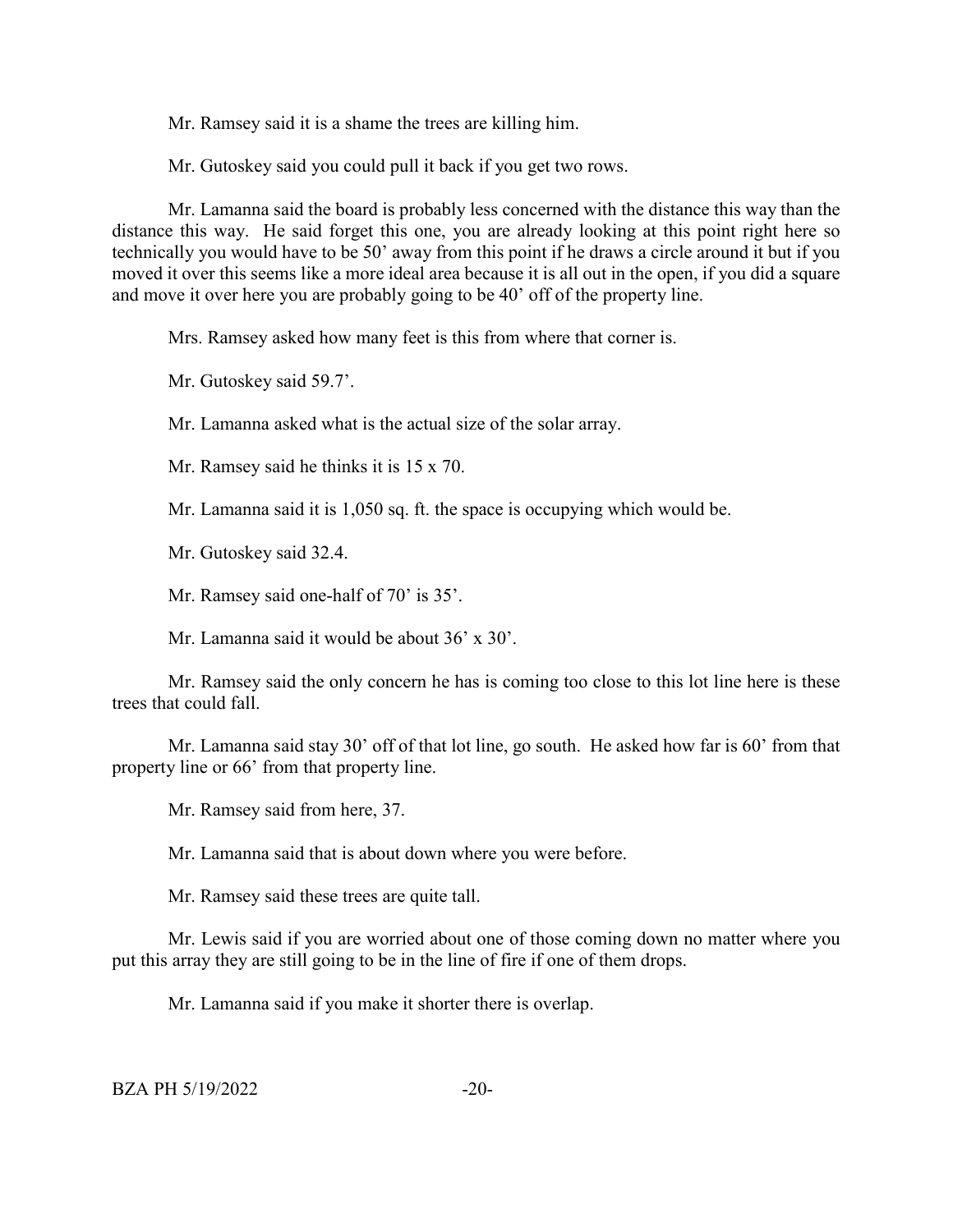Mr. Gutoskey said the other question is, does it have to be a perfect square, is there a way to configure it.

Mr. Lamanna said you could make it a different box.

Mr. Ramsey said he is hearing the board saying two arrays, 36' long is what you are saying.

Mr. Lewis said two rows all facing south towards the sun.

Mr. Ramsey said and the distance would probably be another 21' or so because of the shading so it wouldn't be a perfect square, it would be he is guessing.

Mrs. Ramsey said it would be a rectangle.

Mr. Ramsey said it is the shading.

Mr. Lamanna said that is the main issue, if it were a square formation, you would be somewhere, to get the same area, somewhere like 32 by 32 and that gives you an idea but you are probably going to have be on a multiple of four or six, is it the width. He asked how wide they are.

Mr. Ramsey asked the panels.

Mr. Lewis said the panels.

Mr. Ramsey said they are in a landscape orientation so they are going to be 6' wide and 4' tall and it depends on what kind of grade but you still get into the problem with the shade from the trees, coming south because that was one of his problems.

Ms. O'Neill said and the array has to be a certain size to achieve the level of electricity.

Mr. Lamanna said if you make it less deep that moves it off the line and frankly he would rather see it farther from this line even if it got closer to that point there.

Mr. Lewis asked to the back line.

Mr. Lamanna said yes so if you turn this thing just for simplicity sake and you turn it into a square and have it 20' from the rear property line, that internal line there, go 20' to your left and you have your array in there, he referred to the aerial photo.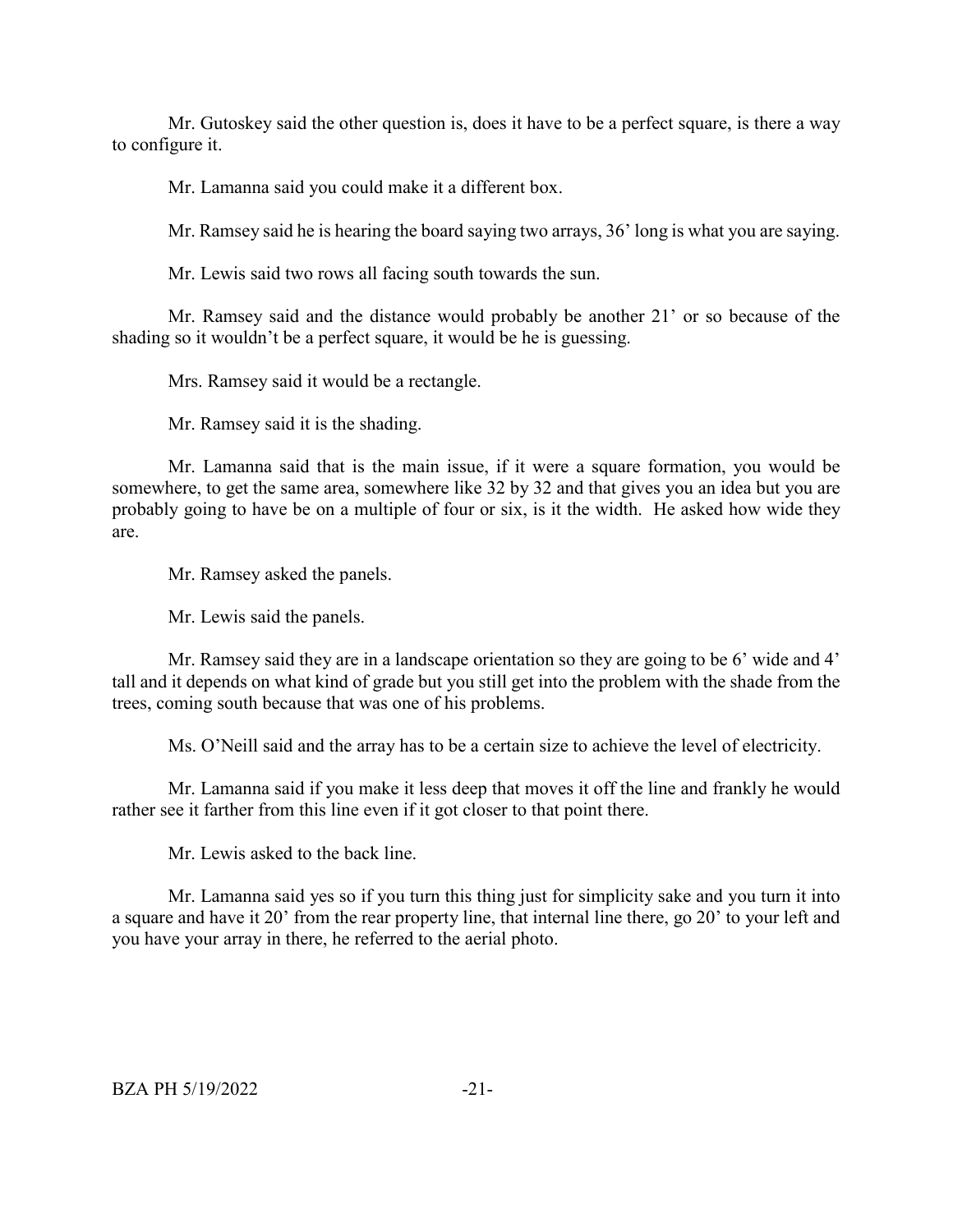Mr. Lewis said his take is that either layout works so he is thinking that the applicant needs to pick whether they want the long version or they want the square version and then the board can go ahead and set some setback perimeters on this and then that gives you guys a working area to place it because we could probably debate the layout for hours.

Mr. Lamanna referred to the aerial photo and said he thinks we already said okay, come here 30' and come here 20'.

Mr. Ramsey asked 30' on this one.

Mr. Lamanna said 30' off this one.

Mr. Ramsey asked why are we worried about the 30' there.

Mr. Lamanna said because it is the back of somebody's property.

Mr. Lewis said we still have to protect their side yard setbacks without encroaching, we've got two good options for you to place it in whatever array config you would like it to be so that the board can go ahead and get you situated.

Mr. Lamanna said right now you are 41' away from that line.

Mr. Lewis said the rear lot line.

Mrs. Ramsey asked do you want one 70' long and pushed closer to the driveway or do you want two arrays in the middle of the sunshine.

Mr. Lamanna said he thinks that it is better for your sun by moving it closer to your back lot line there where the jog is by moving it farther that direction, you are better off for the sun, you get farther away from the trees.

Mr. Ramsey said let's see what happens.

Mrs. Ramsey asked you want two lines.

Mr. Ramsey said that is what they are telling us.

Mr. Lewis said you have got to decide what your trade-offs are going to be.

Mrs. Ramsey said one or the other.

Mr. Ramsey said we are going to have to put two 35' arrays, one here and one here.

Mr. Lamanna said he doesn't think you are married to a 35' array.

 $BZA PH 5/19/2022$   $-22$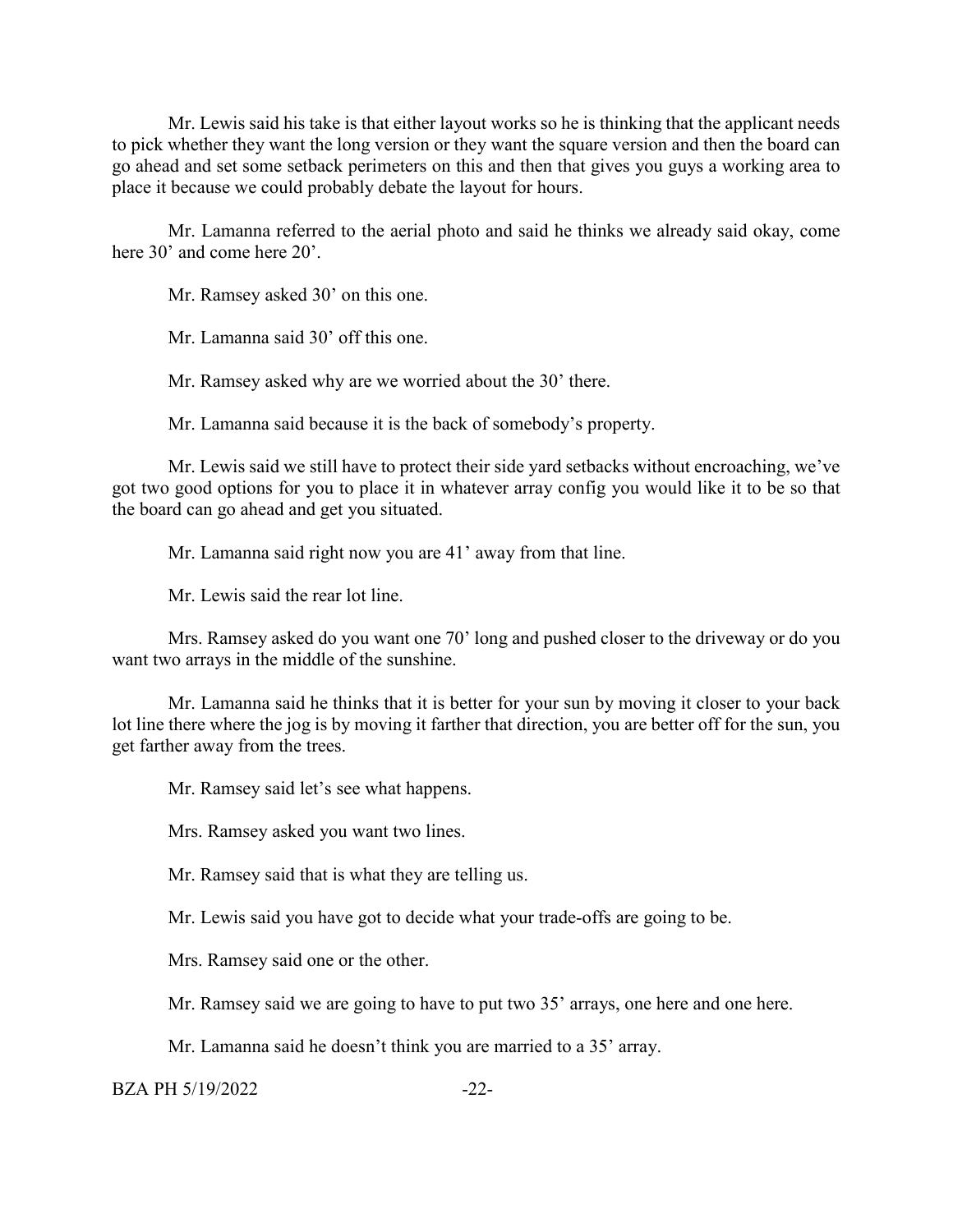Mrs. Ramsey said tell us how many feet you want them.

Mr. Lewis said the rear line setback and the side yard setback, you set those distances, you can plug it in anywhere you want back there in any way you want it to be.

Mr. Gutoskey said we will give you some parameters to work within.

Mr. Soryal said you can end up with one, two, three, you can play with it.

Mr. Lamanna said 35' on the side and 20' in the back. He said if you take the point there where the property makes the bend it will be 20' from that and then 35' from the sideline so it will be just about if you drew that line down there.

Mr. Lewis said that is your corner index point.

Mr. Ramsey said 20' x 30'.

Mr. Lewis said 20' and 35' and you will have this in writing.

Mrs. Ramsey said she just wants to see what it looks like.

Mr. Lewis asked if this is another structure so we have to go for a third accessory.

Mr. Lamanna said it is not a building. He asked when this picture was taken.

Ms. Endres said October 2020.

Mr. Lamanna said we are actually moving it somewhat north and away from the trees for you.

Mr. Ramsey said there is 1,000' of nothing on that side.

Mr. Lamanna said 35' and 20'.

Since there was no further testimony, this application was concluded.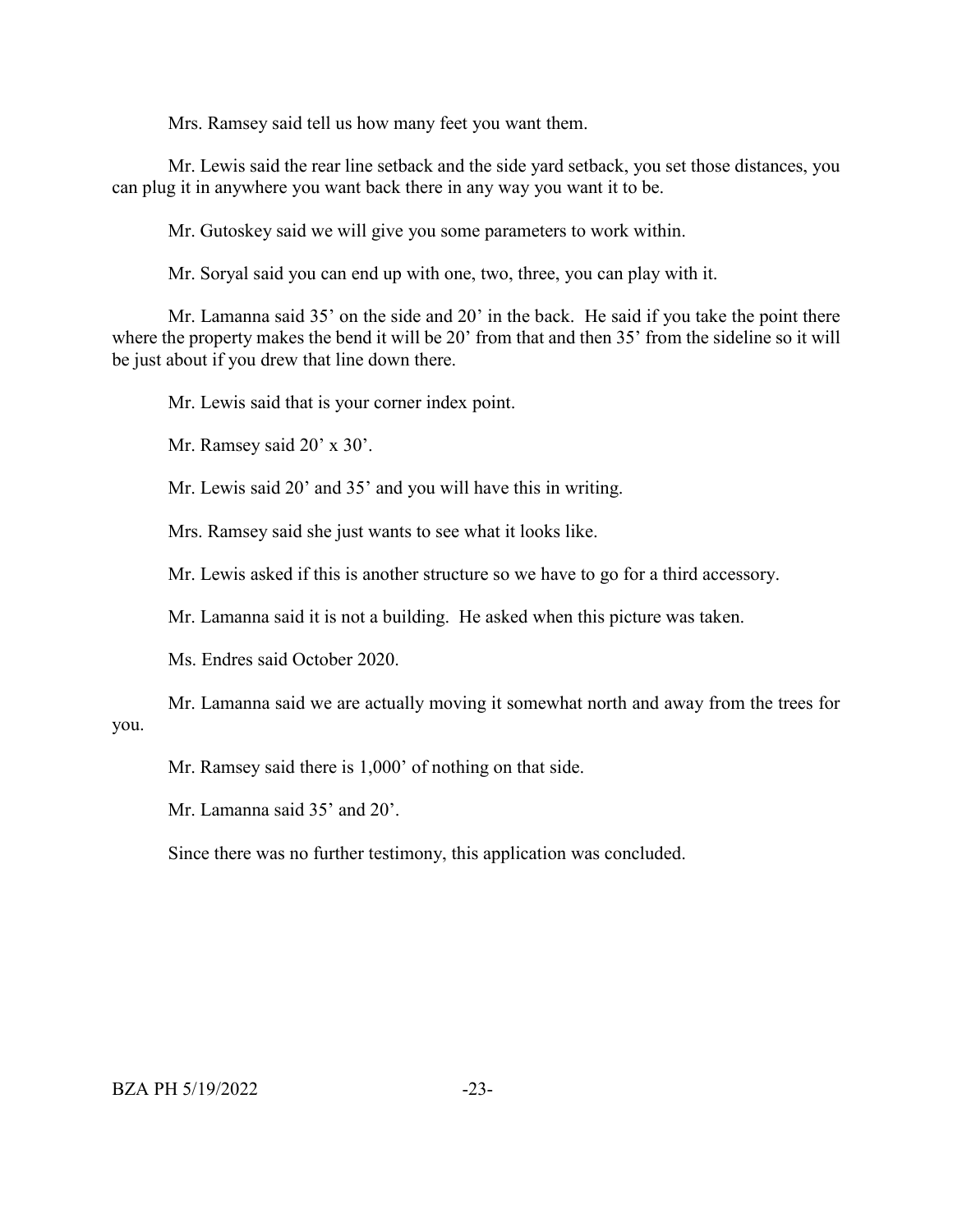### Motion BZA 2022-22 – 8654 Taylor May Road

Mr. Lamanna moved to grant the applicant the following variances for putting in a solar panel array of the total area shown on his application as follows.

- 1. A variance from the minimum side yard setback on the east side of the property from  $50'$  to  $35'$ .
- 2. A variance to that portion of the east line that is 34.26' that is running east/west at that point so from that setback it will be 20' from that line which is part of the east side property line where it turns and runs east to west for 34.26' before it again turns.

Based on the following findings of fact:

- 1. A practical difficulty exists because the applicant is trying to find a location where he can obtain maximum sunlight with the minimum reduction of existing trees and there is also an existing road access and buildings which confines the area in which he has available to place this.
- 2. The variances are not significant.
- 3. The variance is at the back end of the neighbor's property, and to the very back corner of the other neighbor's property on the 20' setback so neither of those property owners will be adversely affected by these variances nor will they adversely affect or change the character of the neighborhood.

Mr. Lewis seconded the motion.

Vote: Mr. Gutoskey, aye; Mr. Lamanna, aye; Mr. Lewis, aye; Ms. O'Neill, aye; Mr. Soryal, aye.

# *Secretary's note: The aforementioned motion regarding BZA 2022-22 was not adopted at the regular meeting on June 16, 2022 since this case was effectively reopened for further hearings.*

# Application 2022-23 by Justin Henry for property at 17896 Kingswood Drive

The applicant is requesting area variance(s) for the purpose of constructing a deck. The property is located in a R-3A District.

Mr. Lamanna moved to postpone this application, at the request of the applicant, to the next regularly scheduled meeting to be held June 16, 2022.

Mr. Gutoskey seconded the motion.

Vote: Mr. Gutoskey, aye; Mr. Lamanna, aye; Mr. Lewis, aye; Ms. O'Neill, aye; Mr. Soryal, aye.

### BZA PH 5/19/2022 -24-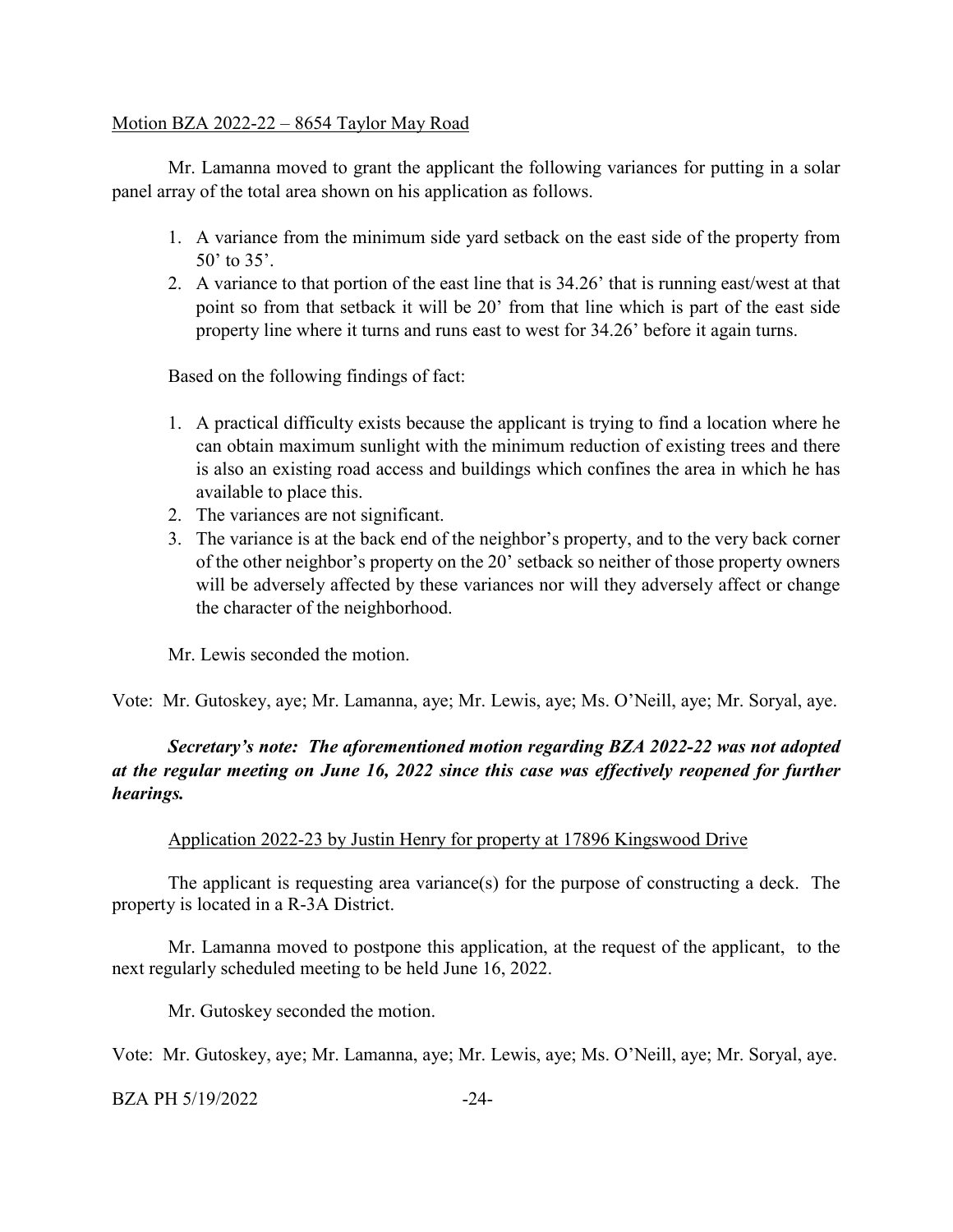## Application 2022-24 by Tim McCaskey for Stephen and Cynthia Charles for property at 17310 Wood Acre Trail

The applicant is requesting area variance(s) for the purpose of constructing a pool, patios and hardscaping. The property is located in a R-5A District.

Ms. Karen Endres, Zoning Inspector stated that the applicants decided to cancel the project so they are withdrawing their application but they want the ability to reapply in the future.

Mr. Lamanna moved that this application will be withdrawn without prejudice and will be resubmitted at a later time.

Mr. Gutoskey seconded the motion.

Vote: Mr. Gutoskey, aye; Mr. Lamanna, aye; Mr. Lewis, aye; Ms. O'Neill, aye; Mr. Soryal, aye.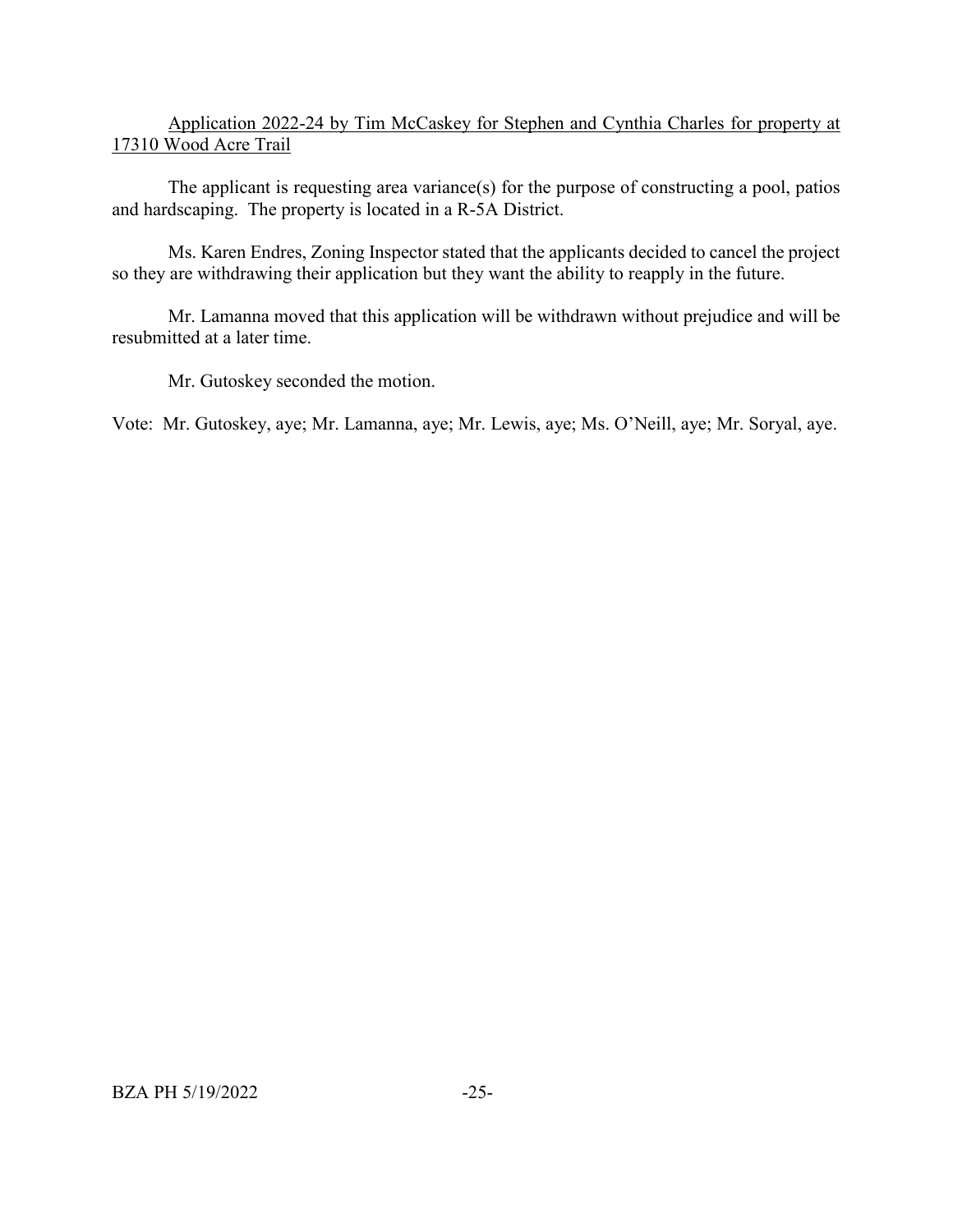Since there was no further testimony, the public hearing was closed at 8:44 P.M.

Respectfully submitted,

Brent Barr, Alternate Ted DeWater Joseph Gutoskey Michael Lamanna, Chairman Todd Lewis, Vice Chairman Lori O'Neill, Alternate Emeil Soryal

Attested to by: Linda L. Zimmerman, Secretary Board of Zoning Appeals

Date: June 16, 2022

AUDIO RECORDING ON FILE

BZA PH 5/19/2022 -26-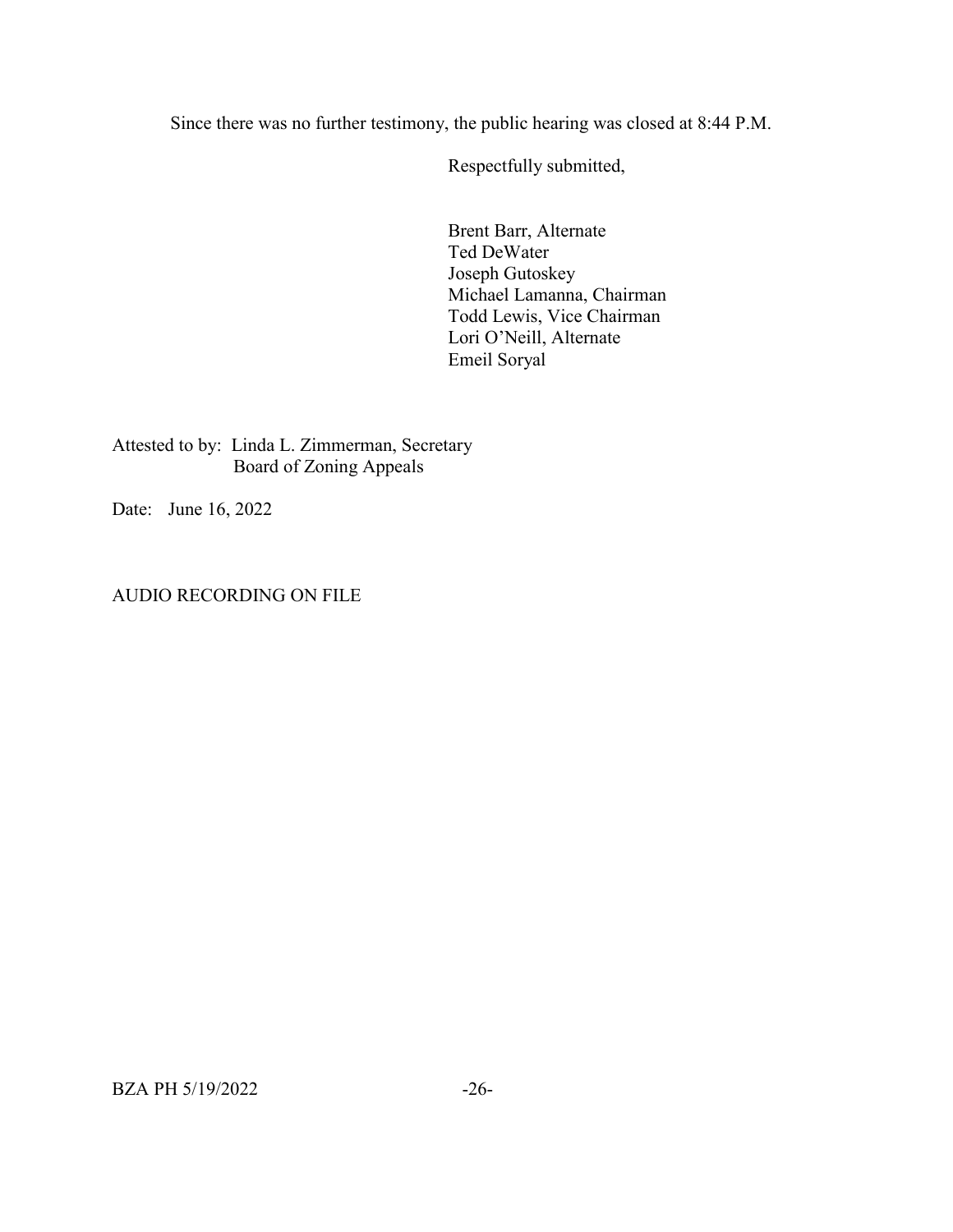Bainbridge Township, Ohio Board of Zoning Appeals May 19, 2022

The regular meeting of the Bainbridge Township Board of Zoning Appeals was called to order at 8:44 P.M. by Mr. Michael Lamanna, Chairman. Members present were Mr. Joe Gutoskey; Mr. Todd Lewis; Ms. Lori O'Neill, Alternate and Mr. Emeil Soryal. Mr. Ted DeWater was absent. Ms. Karen Endres, Zoning Inspector was present.

### MINUTES

Mr. Lamanna moved to adopt the meeting minutes of April 21, 2022 as written.

Ms. O'Neill seconded the motion.

Vote: Mr. Gutoskey, aye; Mr. Lamanna, aye; Mr. Lewis, aye; Ms. O'Neill, aye; Mr. Soryal, aye.

### APPLICATIONS FOR NEXT MONTH

Application 2022-23 by Justin Henry for property at 17896 Kingswood Drive-**Continuance** 

The applicant is requesting area variance(s) for the purpose of constructing a deck. The property is located in a R-3A District.

#### Application 2022-25 by Maria E. Chelbezan for property at 8968 Taylor May Road

The applicant is requesting area variance(s) for the purpose of constructing a front porch addition. The property is located in a R-5A District.

#### Application 2022-26 by Jackie Lockhart for property at 17172 Cats Den Road

The applicant is requesting area variance(s) for the purpose of constructing a garage addition. The property is located in a R-5A District.

#### Application 2022-27 by Douglas W. Mason for property at 17803 Lost Trail

The applicant is requesting area variance(s) for the purpose of constructing a shed. The property is located in a R-3A District.

The Bainbridge Township Board of Zoning Appeals set a public hearing on the above applications for June 16, 2022 at 7:00 P.M. at the Bainbridge Township Community Hall, 17826 Chillicothe Road, Bainbridge Township, Ohio and unanimously resolved to request the Bainbridge Township Board of Trustees to issue a purchase order for legal advertising.